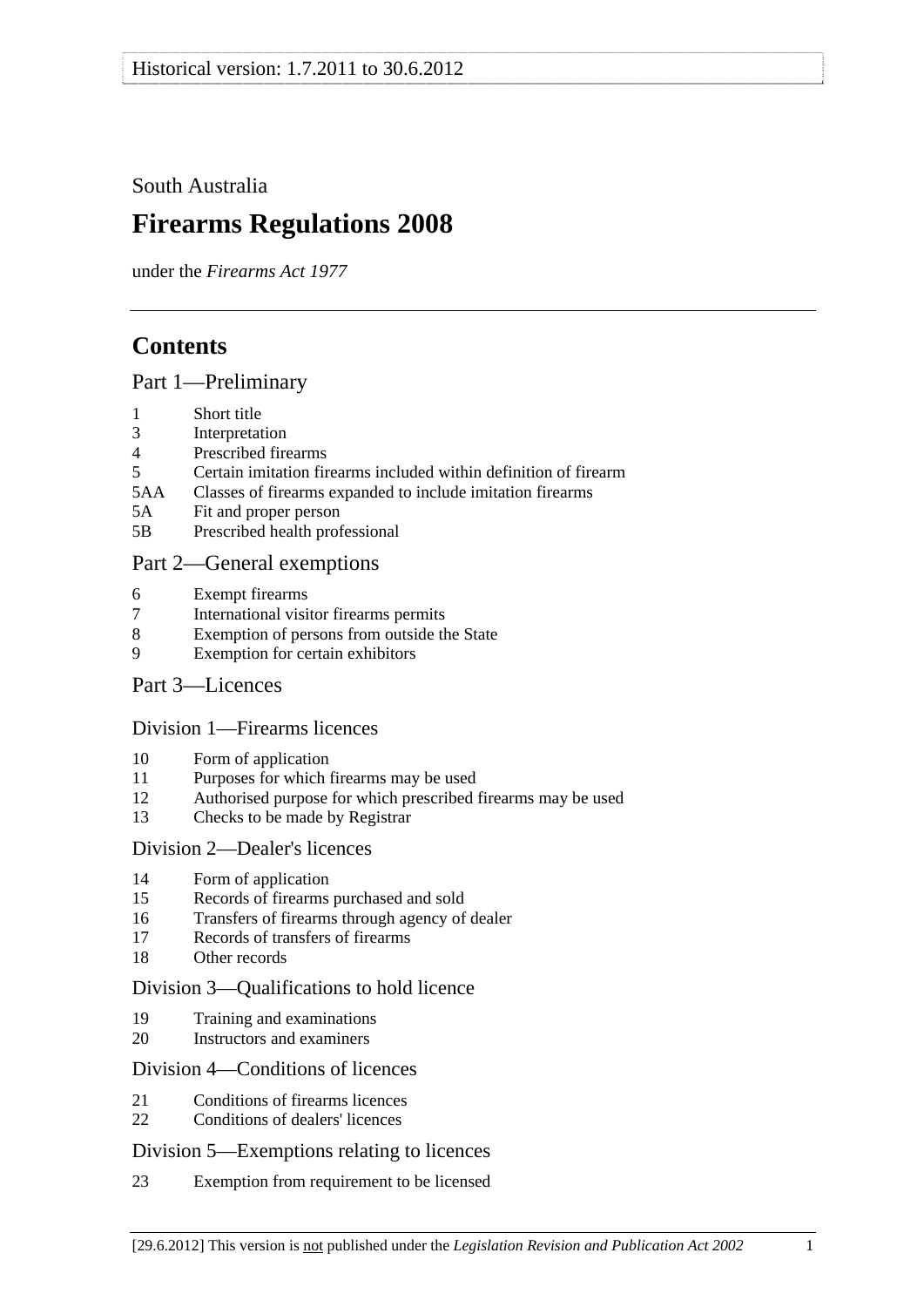#### [24 Exemption of juniors from certain provisions](#page-17-0)

#### [Division 6—General](#page-18-0)

- [25 Company nominee](#page-18-0)
- [26 Replacement of licence](#page-18-0)
- [27 Reporting obligations of prescribed persons](#page-18-0)

#### [Part 4—Acquisition and registration of firearms](#page-18-0)

- [28 Application for permits](#page-18-0)
- [29 Checks to be made by Registrar](#page-19-0)
- [30 Application to register firearm](#page-19-0)
- [31 Acquisition of class C firearms](#page-19-0)
- [32 Nature of alteration, loss, theft or destruction of firearm](#page-19-0)
- [33 Acquisition of class H firearms](#page-19-0)
- [34 Certificate of registration](#page-20-0)

#### [Part 5—Acquisition of ammunition](#page-20-0)

- [35 Application for permit](#page-20-0)
- [36 Limit on quantity of ammunition](#page-20-0)
- [37 Exemption—acquisition and supply of gas cylinders](#page-21-0)

#### [Part 6—Security of firearms and ammunition](#page-21-0)

- [38 Security of firearms](#page-21-0)
- [39 Possession of prescribed firearms](#page-21-0)
- [40 Possession of firearms by dealers](#page-21-0)
- [41 Ammunition](#page-22-0)
- [42 Security of dealer's building](#page-22-0)
- [43 Exemption from Part](#page-22-0)

#### [Part 7—Recognised bodies](#page-22-0)

#### [Division 1—Recognised firearms clubs](#page-22-0)

- [44 Application for recognition](#page-22-0)
- [45 Certificate of recognition](#page-23-0)
- [46 Approval of Registrar required for alteration to range](#page-23-0)
- [47 Club to inform Registrar of change](#page-23-0)
- [48 Acceptance of new members](#page-24-0)
- [49 Records to be kept by clubs](#page-24-0)
- [50 Change in membership](#page-24-0)

#### [Division 2—Recognised paint-ball operators and recognised commercial range](#page-25-0)  [operators](#page-25-0)

- [51 Application for recognition of paint-ball operator](#page-25-0)
- [52 Application for recognition of commercial range operator](#page-25-0)
- [53 Certificate of recognition](#page-26-0)
- [54 Alteration of grounds or range](#page-26-0)
- [55 Operator to inform Registrar of change](#page-26-0)

#### [Part 8—Miscellaneous](#page-27-0)

- [55A Disposal of forfeited or surrendered firearms etc](#page-27-0)
- [55B Register of firearms prohibition orders](#page-27-0)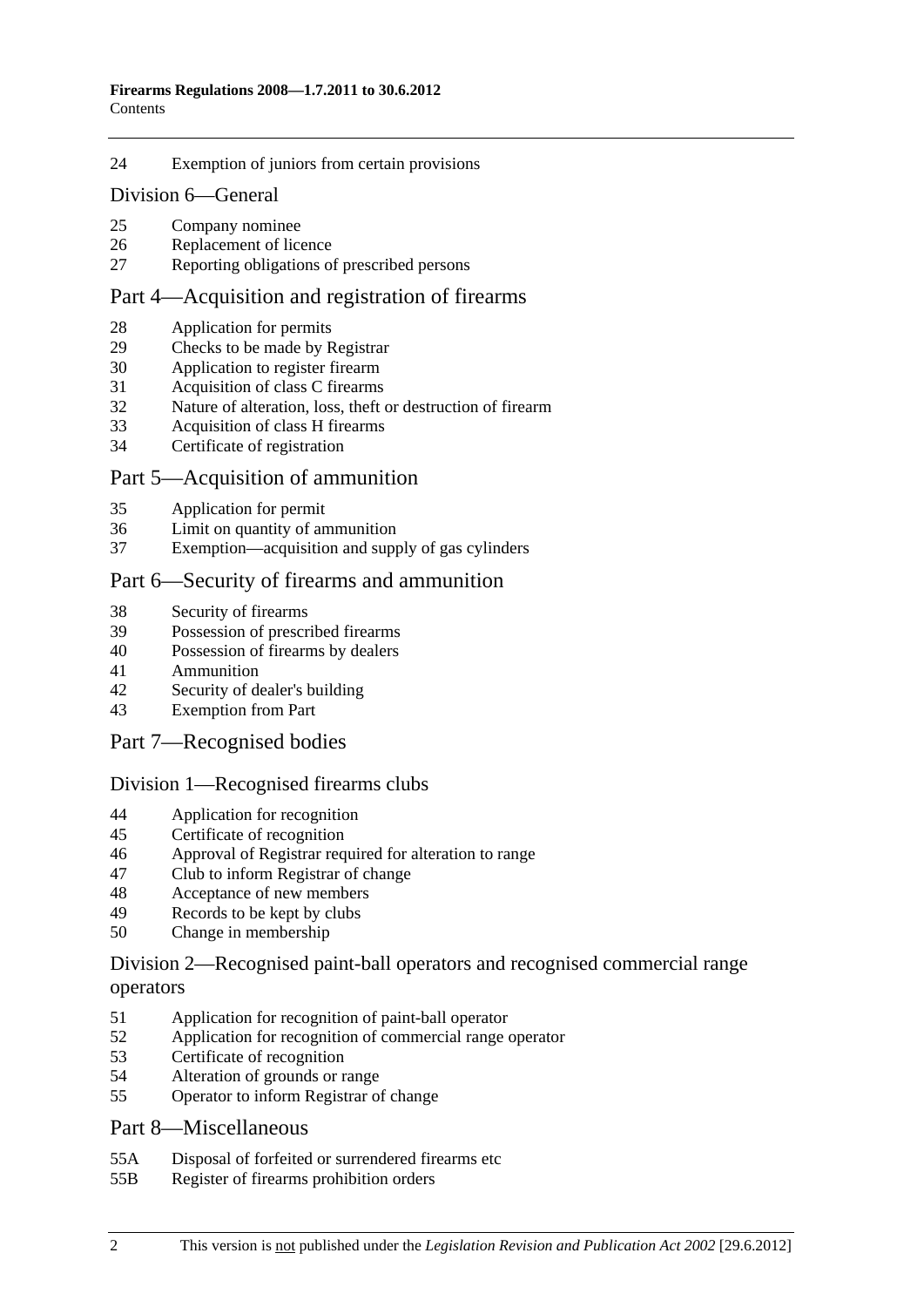- <span id="page-2-0"></span>[56 Advertising firearm for sale](#page-27-0)
- [57 Transporting of firearms—exclusion from section 35A of Act](#page-27-0)
- [58 Records](#page-28-0)
- [59 Form of applications and licences etc](#page-28-0)
- [60 Fees](#page-28-0)
- [61 Offence](#page-28-0)

[Schedule 1—Fees](#page-28-0) 

[Legislative history](#page-30-0) 

## **Part 1—Preliminary**

#### **1—Short title**

These regulations may be cited as the *Firearms Regulations 2008*.

#### **3—Interpretation**

(1) In these regulations, unless the contrary intention appears—

*Act* means the *[Firearms Act 1977](http://www.legislation.sa.gov.au/index.aspx?action=legref&type=act&legtitle=Firearms%20Act%201977)*;

*captive bolt gun* means a firearm designed to kill animals by firing a bolt that remains part of the firearm during and after firing;

*dog retriever* means a firearm designed to fire a projectile for a dog to retrieve;

*home-made firearm* means a firearm that incorporates a barrel or receiver that was made in Australia by a person who is not a licensed dealer in firearms;

*international visitor firearms permit*—see [regulation 7;](#page-6-0)

*owner* in relation to land includes an occupier of the land;

*paint-ball shooting* means shooting a paint-ball firearm when participating in an organised activity on the grounds of a recognised paint-ball operator;

*power head* means a firearm (not being a captive bolt gun) designed to kill animals by striking the muzzle against the animal;

*prescribed firearm*—see [regulation 4;](#page-3-0)

*regulated imitation firearm*—see [regulation 5](#page-0-0);

*rocket line launcher* means a firearm that is designed to throw a rope, cable or line of any other kind;

*underwater firearm* means a firearm—

- (a) designed to fire projectiles by means of compressed air or other compressed gas; and
- (b) designed to be used underwater; and
- (c) kept solely for use underwater;

*Very pistol* means a handgun designed to fire flares or exploding shells.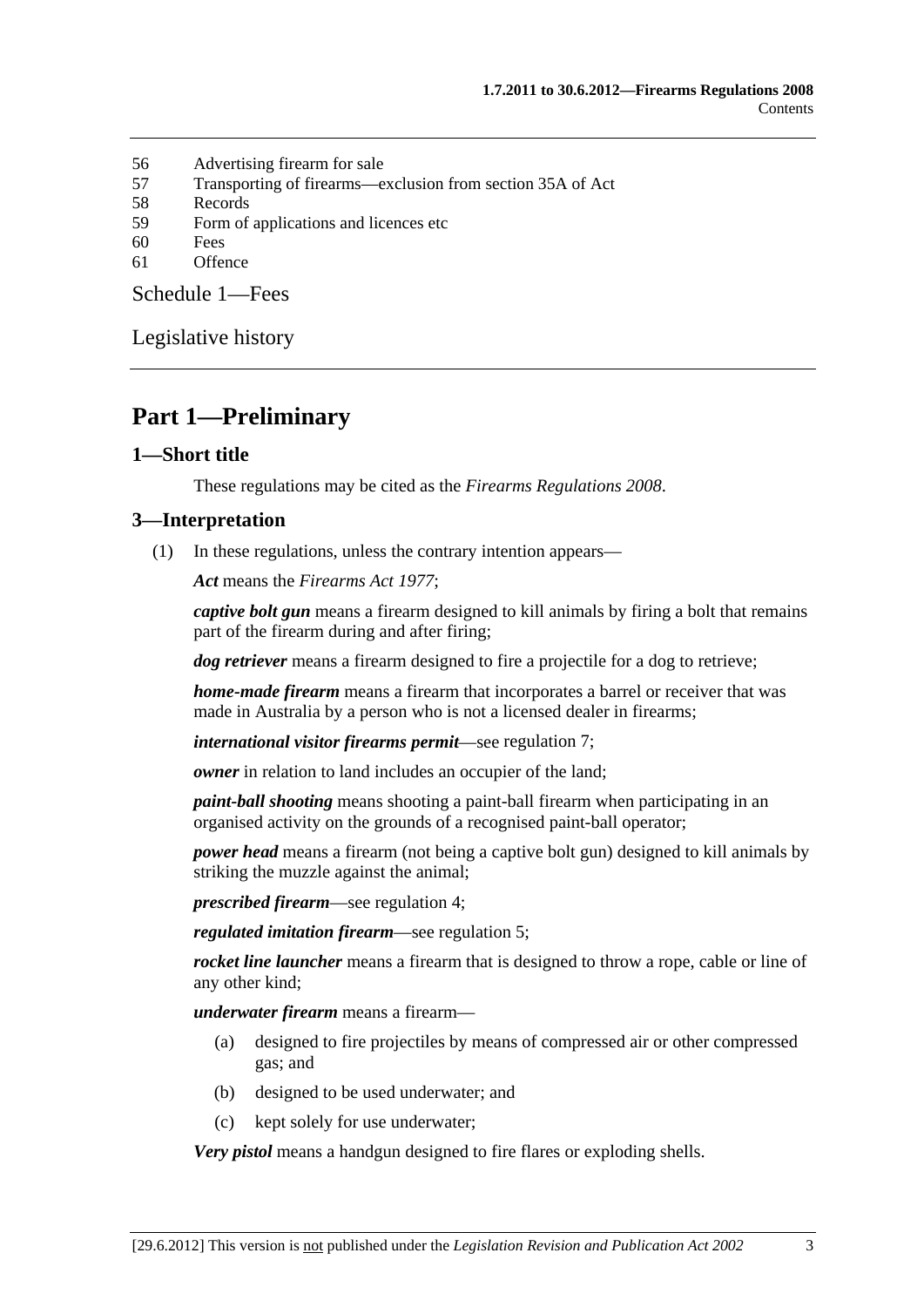<span id="page-3-0"></span> (2) For the purposes of these regulations the length of the barrel of a firearm will be taken to be the distance from the breech face to the muzzle.

#### **4—Prescribed firearms**

- (1) For the purposes of the definition of *prescribed firearm* in section 5(1) of the Act, the following firearms are prescribed:
	- (a) automatic firearms;
	- (b) mortars, bazookas, rocket propelled grenades and similar military firearms designed to fire explosive projectiles;
	- (c) firearms having 1 or more barrels of less than 330 millimetres in length (but not handguns, air rifles, air guns or power heads);
	- (d) shotguns having 1 or more barrels of less than 450 millimetres in length;
	- (e) air rifles and air guns having 1 or more barrels of less than 250 millimetres in length;
	- (f) firearms having an overall length of less than 750 millimetres (but not handguns or power heads);
	- (g) firearms (but not handguns) designed to be reduced in overall length by folding, telescoping or any other means to a length of less than 750 millimetres and then to be capable of being fired;
	- (h) firearms designed to fire projectiles containing tear gas or any other lachrymatory substance or any nauseating substance or poison (but not firearms designed to tranquillise, immobilise or administer vaccines or other medicines to animals);
	- (i) firearms designed as, and having the appearance of, other objects;
	- (j) home-made firearms;
	- (ja) regulated imitation firearms that closely resemble a firearm referred to in a preceding paragraph or that do not closely resemble such a firearm or a firearm of class A, B, C, D or H;
	- (k) receivers of firearms referred to in a preceding paragraph.
- (2) When determining the overall length of a paint-ball firearm for the purposes of [subregulation \(1\)\(f\)](#page-3-0) the gas cylinder and the hose connecting the cylinder to the firearm (if any) will be included.

#### **5—Certain imitation firearms included within definition of firearm**

- (1) Pursuant to paragraph (c) of the definition of *firearm* in section 5(1) of the Act, a regulated imitation firearm is declared to be a firearm for the purposes of the Act.
- (2) A regulated imitation firearm is—
	- (a) an item that contains a mechanism that imitates the loading mechanism or firing mechanism of a firearm; or
	- (b) an item that is an imitation of the receiver of a firearm,

other than—

(c) an item that is a children's toy or a novelty item; or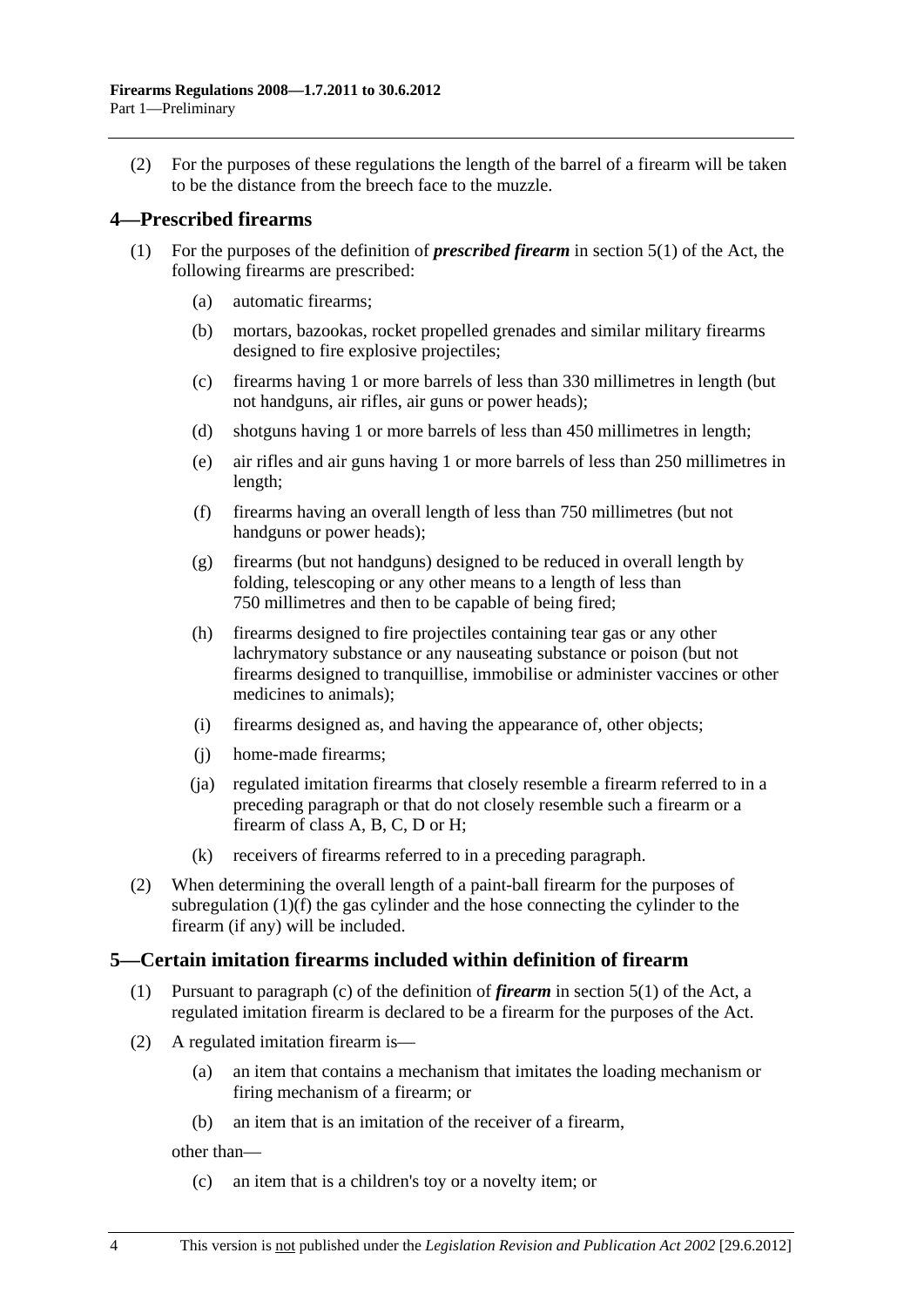- (d) an item determined by the Registrar under [subregulation \(3\)](#page-4-0) not to be a regulated imitation firearm.
- <span id="page-4-0"></span> (3) The Registrar may, on application or on the Registrar's own initiative, determine that a particular item is not a regulated imitation firearm if satisfied that the item cannot readily be adapted to function as a firearm.
- (4) The Minister may, by notice in the Gazette, declare an item of a specified class to be a regulated imitation firearm (and such a notice has effect according to its terms despite [subregulation \(2\)\)](#page-3-0).
- (5) The Minister may, by subsequent notice in the Gazette, vary or revoke a notice made under this regulation.

#### **5AA—Classes of firearms expanded to include imitation firearms**

The definitions of class A, B, C, D and H firearms in section 5(1) of the Act are amended so that, if a regulated imitation firearm closely resembles a firearm of a particular class, the class will be taken to encompass the regulated imitation firearm.

#### **5A—Fit and proper person**

For the purposes of section  $5(11)(ca)$  of the Act, an offence against any of the following provisions is a prescribed offence:

(a) *[Controlled Substances Act 1984](http://www.legislation.sa.gov.au/index.aspx?action=legref&type=act&legtitle=Controlled%20Substances%20Act%201984)*—

an indictable offence against section 32 as in force immediately before the commencement of the *[Controlled Substances \(Serious Drug](http://www.legislation.sa.gov.au/index.aspx?action=legref&type=act&legtitle=Controlled%20Substances%20(Serious%20Drug%20Offences)%20Amendment%20Act%202005)  [Offences\) Amendment Act 2005](http://www.legislation.sa.gov.au/index.aspx?action=legref&type=act&legtitle=Controlled%20Substances%20(Serious%20Drug%20Offences)%20Amendment%20Act%202005)*;

an offence against section 32 (Trafficking) as in force following the commencement of the *[Controlled Substances \(Serious Drug Offences\)](http://www.legislation.sa.gov.au/index.aspx?action=legref&type=act&legtitle=Controlled%20Substances%20(Serious%20Drug%20Offences)%20Amendment%20Act%202005)  [Amendment Act 2005](http://www.legislation.sa.gov.au/index.aspx?action=legref&type=act&legtitle=Controlled%20Substances%20(Serious%20Drug%20Offences)%20Amendment%20Act%202005)*;

section 33 (Manufacture of controlled drugs for sale);

section 33A (Sale, manufacture etc of controlled precursor);

section 33B (Cultivation of controlled plants for sale);

section 33C (Sale of controlled plants);

section 33F (Sale, supply or administration of controlled drug to child);

section 33G (Sale, supply or administration of controlled drug in school zone);

section 33H (Procuring child to commit offence);

an indictable offence against section 33I (Supply or administration of controlled drug);

section 33J (Manufacture of controlled drugs);

section 33K (Cultivation of controlled plants);

(b) *[Criminal Law Consolidation Act 1935](http://www.legislation.sa.gov.au/index.aspx?action=legref&type=act&legtitle=Criminal%20Law%20Consolidation%20Act%201935)*—

section 19AA (Unlawful stalking);

section 31 (Possession of object with intent to kill or cause serious harm);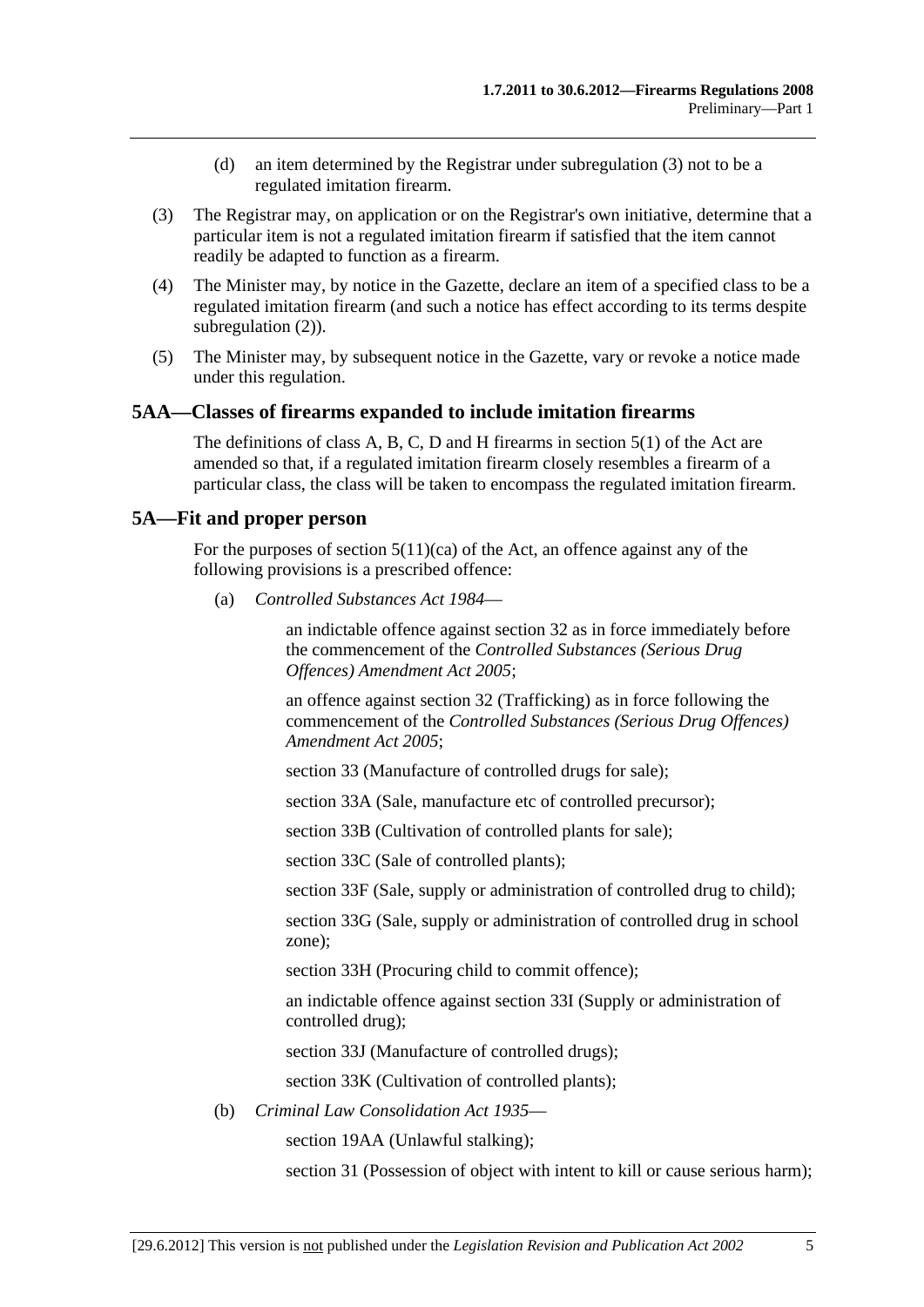<span id="page-5-0"></span>section 32 (Possession of a firearm with intent to commit an offence);

an aggravated offence against section 169 (Serious criminal trespass non-residential buildings);

an aggravated offence against section 170 (Serious criminal trespass places of residence);

section 248 (Threats or reprisals relating to persons involved in criminal investigations or judicial proceedings);

section 250 (Threats or reprisals against public officers);

section 270D (Going equipped for commission of offence against the person);

(c) *[Serious and Organised Crime \(Control\) Act 2008](http://www.legislation.sa.gov.au/index.aspx?action=legref&type=act&legtitle=Serious%20and%20Organised%20Crime%20(Control)%20Act%202008)*—

section 22 (Offence to contravene or fail to comply with control order);

section 32 (Offence to contravene or fail to comply with public safety order);

section 35 (Criminal associations):

(d) *[Summary Offences Act 1953](http://www.legislation.sa.gov.au/index.aspx?action=legref&type=act&legtitle=Summary%20Offences%20Act%201953)*—

section 15A (Possession of body armour);

section 74BJ (Hindering removal or modification of fortifications);

 (e) offences consisting of a conspiracy or an attempt to commit an offence referred to in a preceding paragraph.

#### **5B—Prescribed health professional**

For the purposes of paragraph (c) of the definition of *health professional* in section 6B(3) of the Act, a nurse registered under the *[Nurses Act 1999](http://www.legislation.sa.gov.au/index.aspx?action=legref&type=act&legtitle=Nurses%20Act%201999)* is a person of a prescribed class.

## **Part 2—General exemptions**

#### **6—Exempt firearms**

The following are excluded from the provisions of the Act and these regulations:

- (a) captive bolt guns;
- (b) tools or instruments powered by burning propellant or by compressed air or other compressed gas;
- (c) rocket line launchers;
- (d) devices designed to throw a net to catch animals;
- (e) devices designed to throw an object for shotgun target practice;
- (f) dog retrievers;
- (g) Very pistols used only for signalling distress or rescuing persons in distress;
- (h) a firearm that—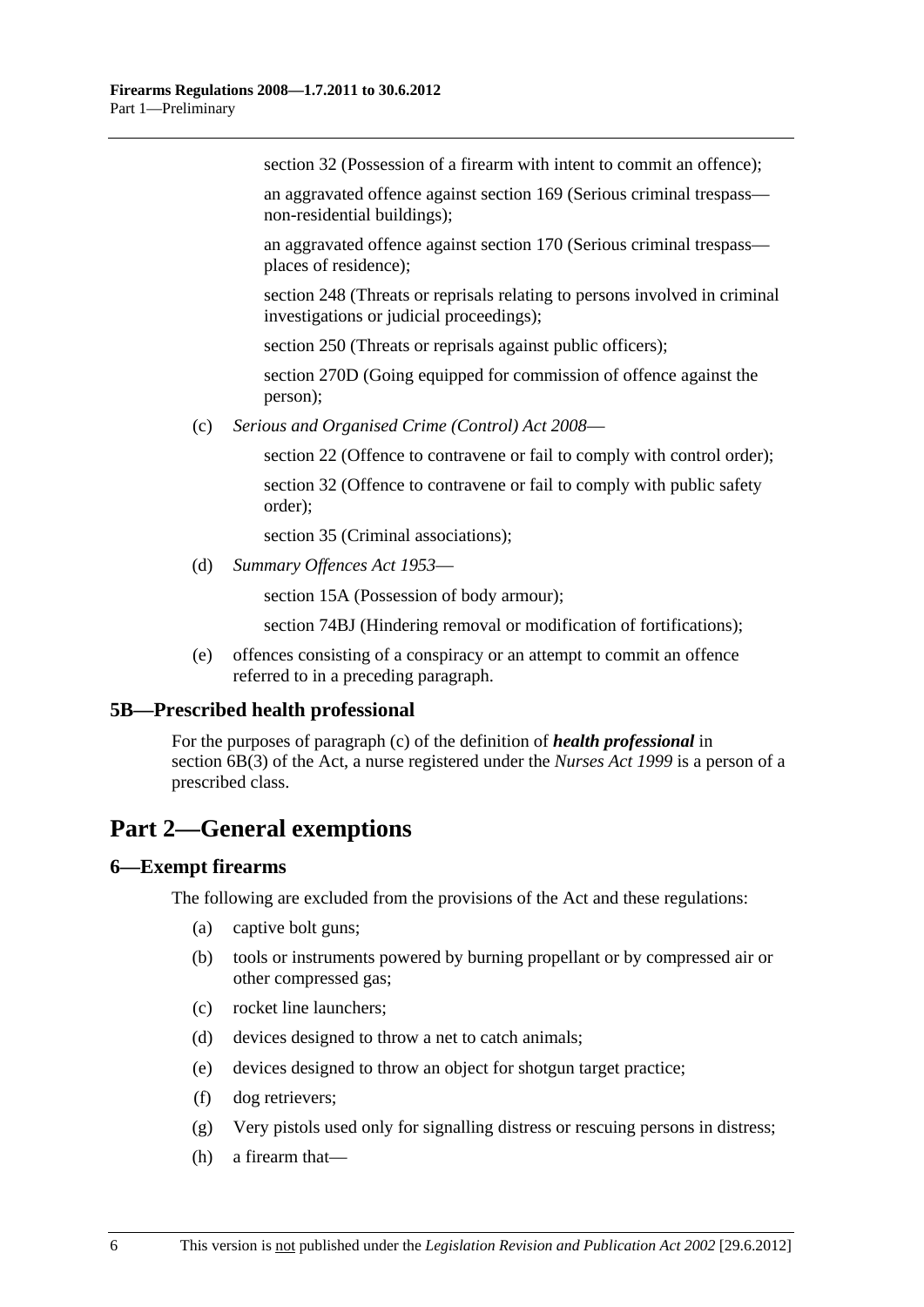- <span id="page-6-0"></span> (i) has been fitted with a transmitter of infrared electromagnetic waves or a receiver of such waves or both; and
- (ii) has been modified so as to be incapable of firing a projectile; and
- (iii) cannot easily be modified to fire projectiles;
- (i) an underwater firearm;
- (j) receivers of firearms referred to in a preceding paragraph.

**Note—** 

The definition of *firearm* in section 5(1) of the Act excludes an antique firearm. *Antique firearm* is defined in section 5(1).

#### **7—International visitor firearms permits**

- (1) The Registrar may, on the application of a person who is visiting, or who intends visiting, Australia, issue an international visitor firearms permit to the applicant authorising the applicant to possess and use a firearm for 1 or more of the following purposes as specified in the permit:
	- (a) competitive shooting;
	- (b) hunting;
	- (c) providing personal security services for a foreign dignitary or official.
- (2) The application—
	- (a) must be made in a manner and form approved by the Registrar; and
	- (b) must include, or be accompanied by, such information as the Registrar requires.
- (3) The applicant must—
	- (a) provide such further information as the Registrar requires in order to determine the application; and
	- (b) provide all information in connection with the application in the form required by the Registrar; and
	- (c) provide such proof of the information supplied as the Registrar requires.
- (4) A permit—
	- (a) may be issued for such term and subject to such conditions as the Registrar thinks fit; and
	- (b) may be varied or revoked by the Registrar at any time.
- (5) A permit issued under this regulation—
	- (a) must identify the firearm or firearms to which it applies; and
	- (b) must not be issued in relation to a class D firearm or a prescribed firearm.
- (6) A person who holds an international visitor firearms permit or a permit under the law of another State or a Territory of the Commonwealth corresponding with this regulation is exempt from the application of the Act and these regulations provided that the person complies with the conditions of the permit.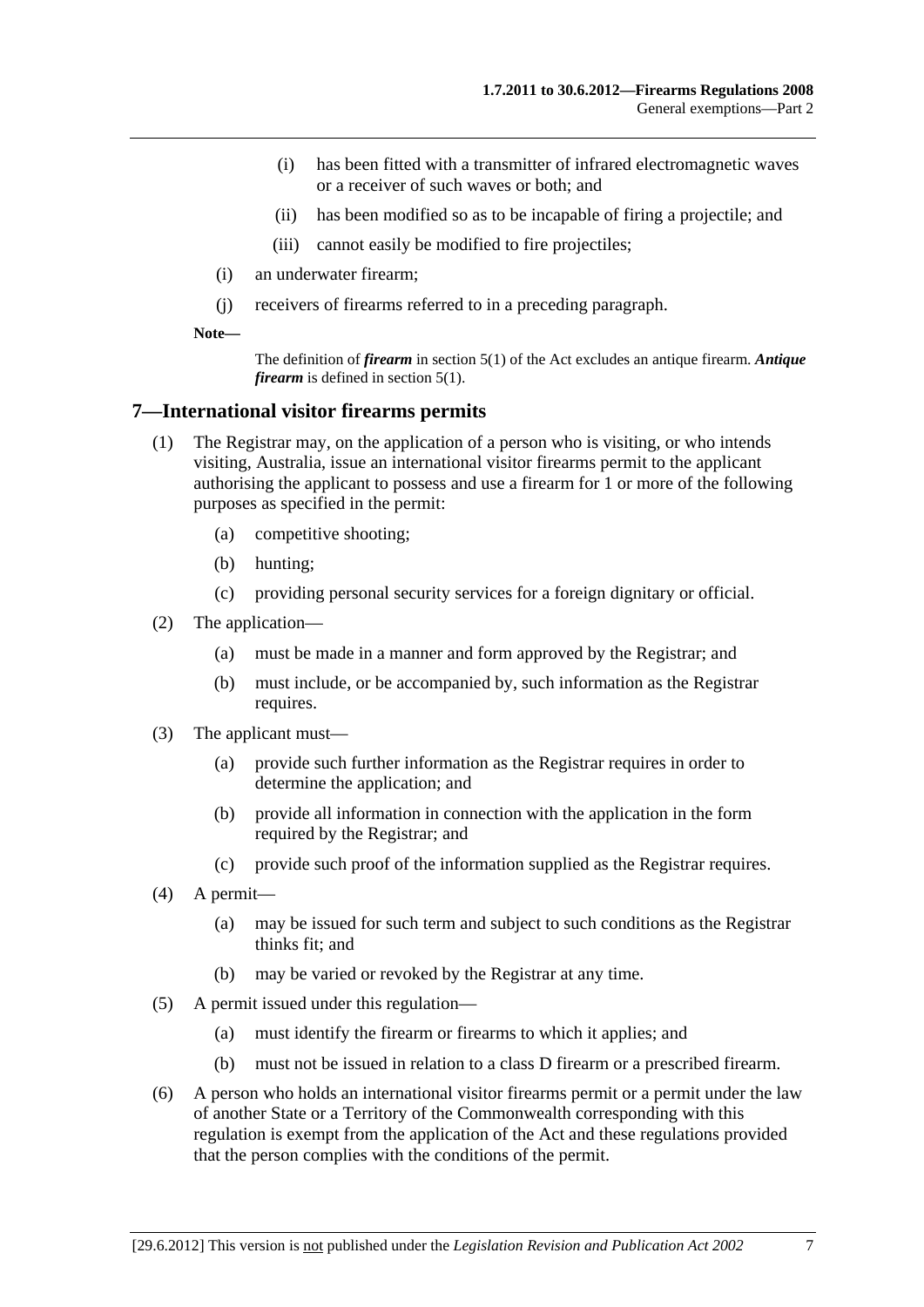#### <span id="page-7-0"></span>**8—Exemption of persons from outside the State**

- (1) This regulation authorises the possession or use of a firearm for a purpose in South Australia only if the possession or use of that firearm for that purpose could be authorised by a firearms licence (disregarding a purpose with which a firearms licence may be endorsed under regulation  $11(2)(h)$ ).
- (2) Subject to this regulation, a person whose usual place of residence is in another State or a Territory of the Commonwealth may possess or use a firearm for a purpose in South Australia, without holding a firearms licence, if the person is authorised to possess or use that firearm for that purpose under the law of his or her usual place of residence.
- (3) Subject to this regulation, a person who moves his or her usual place of residence to South Australia may, for the period of 3 months after moving, possess or use a firearm for a purpose in South Australia, without holding a firearms licence, if the person could possess or use that firearm for that purpose under the law of his or her former place of residence.
- (4) [Subregulation \(3\)](#page-7-0) does not authorise a person to use a class C, D or H firearm in South Australia.
- (5) A person who has possession of a firearm under [subregulation \(2\)](#page-7-0) is not required to register the firearm.
- (6) A person referred to in [subregulation \(2\)](#page-7-0) or [\(3\)](#page-7-0) who has been issued with a licence or other authority under the law of his or her usual or former place of residence must carry the licence or other authority and produce it to a police officer on request.
- (7) A person who has moved his or her usual place of residence to South Australia must, within 7 days after moving apply, under the Act and these regulations for registration of, and for a licence to possess and use, the firearms in his or her possession.
- (8) The exemption provided by this regulation does not apply—
	- (a) in relation to a prescribed firearm; or
	- (b) in favour of a person who fails to comply with [subregulation \(6\)](#page-7-0) or [\(7\).](#page-7-0)

#### **9—Exemption for certain exhibitors**

- (1) The holder of a dealer's licence who exhibits firearms at a recognised exhibition is, for the purposes of so exhibiting firearms, exempt from section  $17(4)(a)$  of the Act.
- (2) The Minister may, by notice in the Gazette, declare a specified exhibition to be a recognised exhibition for the purposes of this regulation and specify the place at which, and the period for which, the exhibition is to be held.
- (3) The Minister may, by subsequent notice in the Gazette, vary or revoke a notice under [subregulation \(2\).](#page-7-0)
- (4) For the purposes of this regulation, firearms will only be taken to be exhibited at a recognised exhibition if they are exhibited at the place and during the period specified in the notice.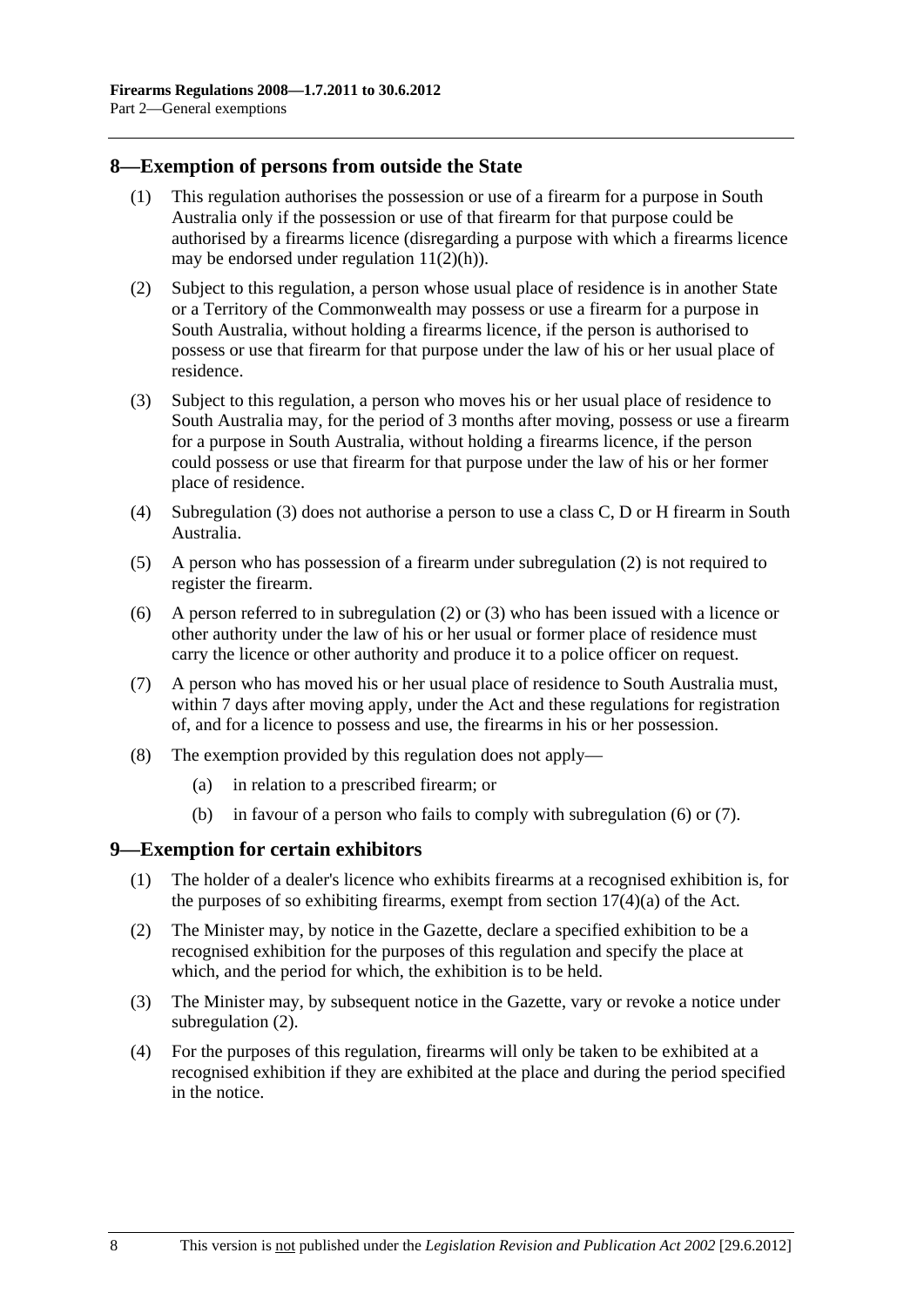## <span id="page-8-0"></span>**Part 3—Licences**

### **Division 1—Firearms licences**

### **10—Form of application**

An application for a firearms licence, or the renewal of a firearms licence, must be in a form approved by the Registrar.

#### **11—Purposes for which firearms may be used**

- (1) A firearms licence must be endorsed by the Registrar with the purpose or purposes for which the firearm or firearms of the class or classes authorised by the licence may be used by the holder of the licence.
- (2) Subject to this regulation, 1 or more of the following purposes may be endorsed on a firearms licence:
	- (a) use as a member of a shooting club—1;
	- (b) target shooting—2;
	- (c) hunting—3;
	- (d) paint-ball shooting—4;
	- (e) use in relation to carrying on the business of primary production or in the course of employment by a person who carries on such a business—5;
	- (f) use in the course of carrying on the business of guarding property or use in guarding property in the course of employment by a person who carries on that business—6;
	- (g) collecting and displaying firearms;
	- (h) such other purpose as is approved by the Registrar—7.
- (3) If the purpose of collecting and displaying firearms is endorsed on a licence, no other purpose may be endorsed on the licence.
- (4) A licence endorsed with the purpose of collecting and displaying firearms cannot authorise the possession of a prescribed firearm or a class D firearm.

**Note—** 

If a prescribed firearm or a class D firearm is rendered unusable in a manner stipulated by the Registrar it ceases to be a firearm (see definition of firearm in section 5(1) of the Act) and is therefore no longer subject to regulation.

- (4a) A licence endorsed with a purpose listed in paragraphs [\(a\)](#page-8-0) to [\(f\)](#page-8-0) of [subregulation \(2\)](#page-8-0)  cannot authorise the possession of a regulated imitation firearm.
- (5) The endorsement referred to in subregulation  $(2)(f)$  operates only so long as the holder of the licence holds an appropriate licence under the *[Security and Investigation Agents](http://www.legislation.sa.gov.au/index.aspx?action=legref&type=act&legtitle=Security%20and%20Investigation%20Agents%20Act%201995)  [Act 1995](http://www.legislation.sa.gov.au/index.aspx?action=legref&type=act&legtitle=Security%20and%20Investigation%20Agents%20Act%201995)*.
- (6) The holder of a firearms licence who is a member of a recognised firearms club is not entitled to use a firearm for hunting in the course of club activities unless the licence, by separate endorsement, authorises the use of that class of firearm for hunting.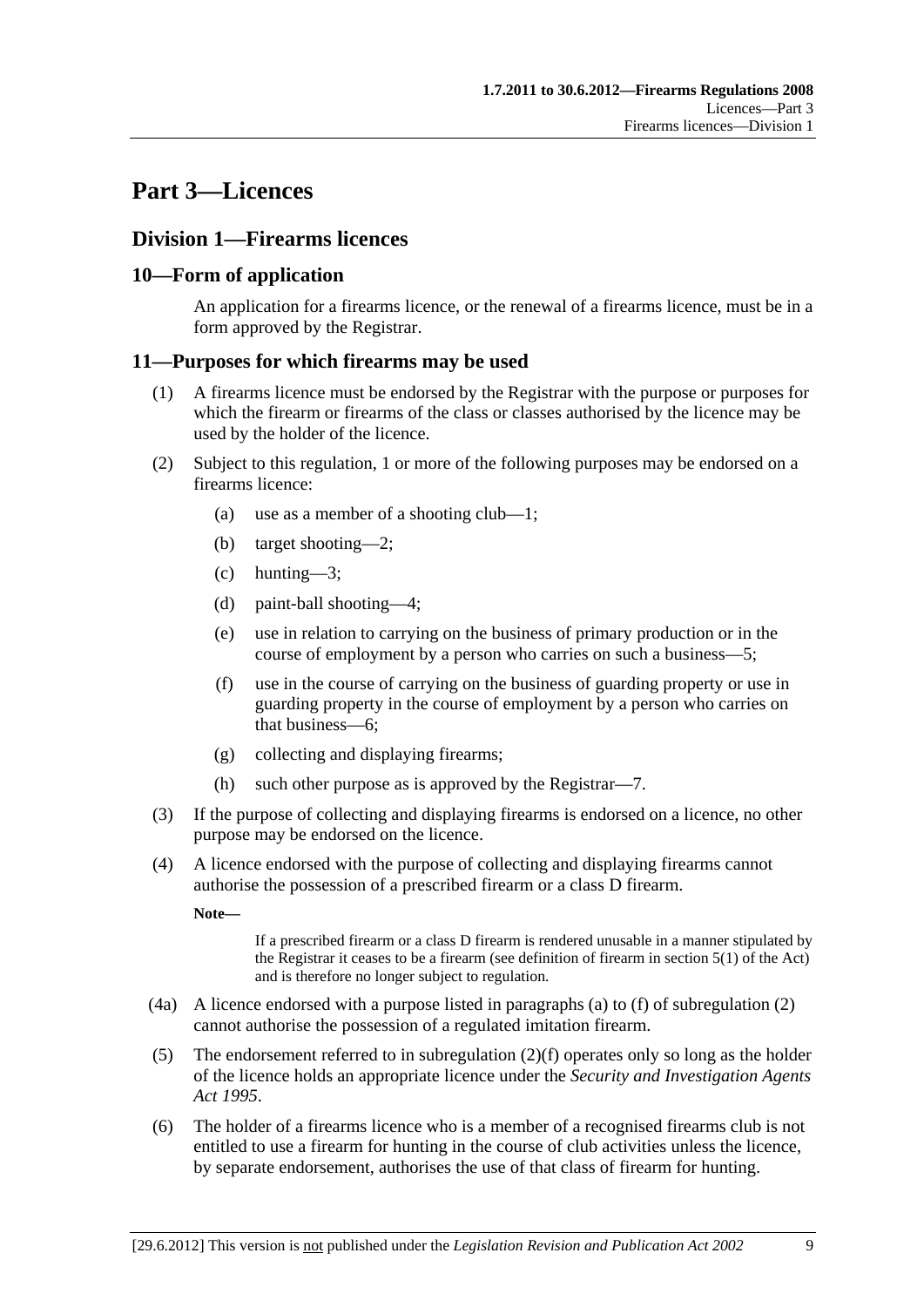<span id="page-9-0"></span> (7) The purposes listed in [paragraphs \(a\)](#page-8-0) to [\(h\)](#page-8-0) of [subregulation \(2\)](#page-8-0) will be sufficiently endorsed on a licence by endorsing on the licence the number appearing at the end of the relevant paragraph.

#### **12—Authorised purpose for which prescribed firearms may be used**

For the purposes of section 12(7) of the Act, a person may possess and use a prescribed firearm pursuant to a firearms licence for the purpose of theatrical or cinematic productions or for such other purpose or purposes as are approved by the Registrar.

#### **13—Checks to be made by Registrar**

Before granting an application for a firearms licence or to renew or vary a firearms licence, the Registrar must check the application against the checklist adopted for that purpose by the Ministerial Council for Police and Emergency Management – Police.

### **Division 2—Dealer's licences**

#### **14—Form of application**

An application for a dealer's licence, or the renewal of a dealer's licence, must be in a form approved by the Registrar.

#### **15—Records of firearms purchased and sold**

- (1) A dealer must compile records in duplicate of firearms purchased and sold in a form approved by the Registrar for that purpose.
- (2) Within 7 days after the end of each month, the dealer must deliver the original records in respect of that month to the Registrar.
- (3) The duplicate copy of the records must be kept for at least 3 years at the dealer's premises.
- (4) If no firearms have been purchased or sold by a dealer during a month, the dealer must deliver a copy of the appropriate form to the Registrar with "Nil Return" written across it.

#### **16—Transfers of firearms through agency of dealer**

- (1) If possession of a firearm is transferred through the agency of a licensed dealer under section 15B(9)(b) of the Act, the dealer must—
	- (a) satisfy himself or herself by inspecting the relevant permit and licence that the person acquiring the firearm is entitled to acquire and possess it; and
	- (b) record—
		- (i) the name and address of the person transferring and the person acquiring the firearm and the number of each of their firearms licences; and
		- (ii) the class, make, calibre and serial number or other identification of the firearm; and
		- (iii) if the firearm is lent or hired—the duration and the terms of the loan or hire; and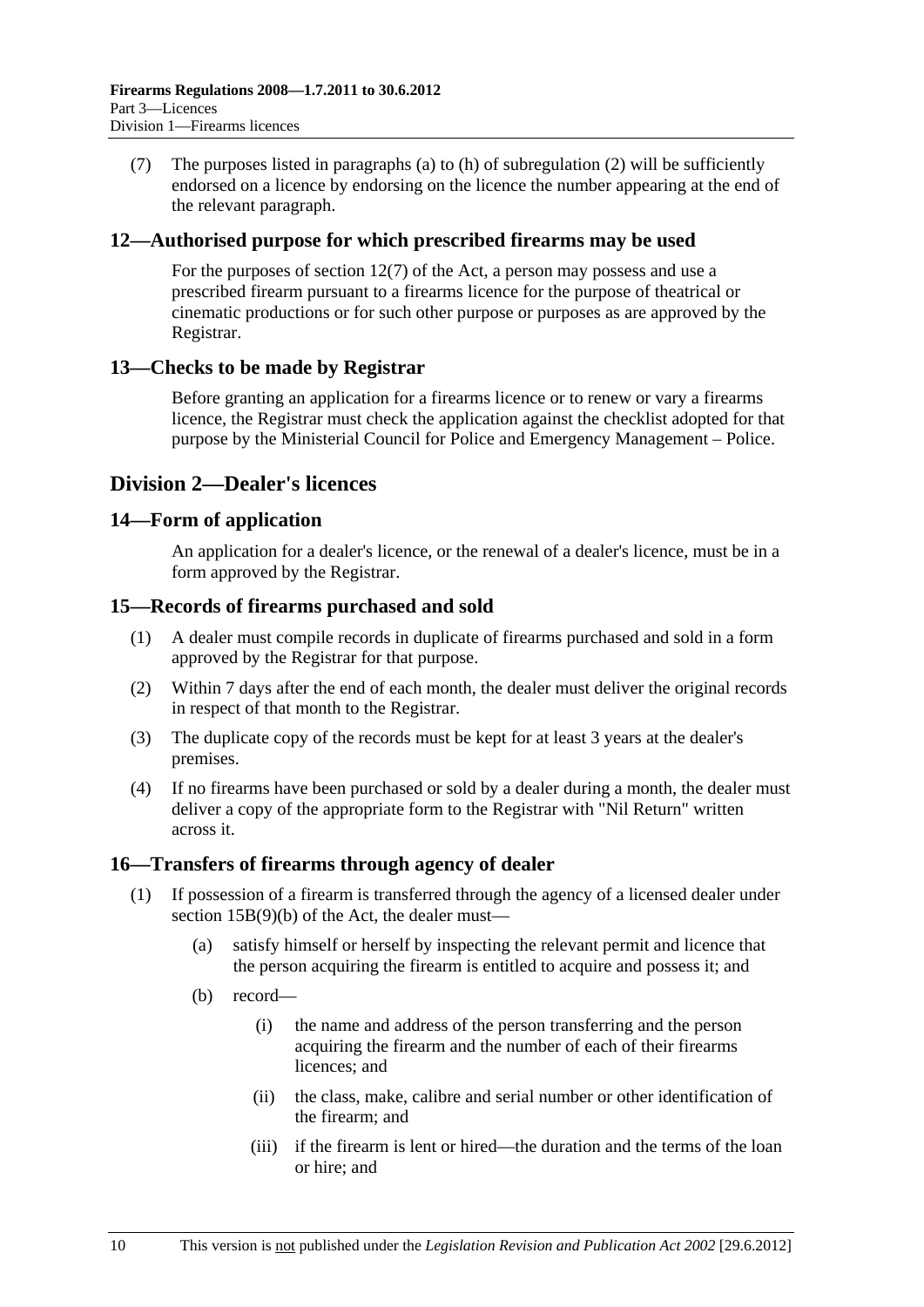- (c) provide the Registrar with the information recorded under [paragraph \(b\)](#page-9-0) within 1 month after possession of the firearm is transferred.
- <span id="page-10-0"></span> (2) The dealer must not transfer the firearm unless he or she has complied with subregulation  $(1)(a)$  and  $(b)$ .

### **17—Records of transfers of firearms**

- (1) A dealer must compile the records referred to in [regulation 16](#page-9-0) and a dealer or an authorised officer (as the case requires) must compile the records referred to in section 15C of the Act in duplicate in a form approved by the Registrar.
- (2) Within 7 days after the end of each month the dealer or authorised officer must deliver the original records referred to in [subregulation \(1\)](#page-10-0) in respect of that month to the Registrar.
- (3) The duplicate copy of the records must be kept for at least 3 years at the dealer's or club's premises.
- (4) If the dealer has not witnessed the transfer of possession of any firearms and has not acted as agent in the transfer of possession of any firearms during a month, the dealer must deliver a copy of the appropriate form to the Registrar with "Nil Return" written across it.
- (5) In this regulation—

*authorised officer* has the same meaning assigned by section 15B of the Act.

#### **18—Other records**

- (1) A dealer must compile records of firearms received by the dealer for repair, consignment or safe keeping in a form approved by the Registrar for that purpose.
- (2) A dealer must, if required to do so by the Registrar, compile records of ammunition purchased by the dealer and ammunition sold by the dealer in a form approved by the Registrar for that purpose.
- (3) The records must be kept for at least 3 years at the dealer's premises.

### **Division 3—Qualifications to hold licence**

#### **19—Training and examinations**

- (1) The Registrar may, by notice in writing, require an applicant for a firearms licence or a dealer's licence or for the addition of classes of firearms to which a licence relates or for the endorsement of a further purpose or purposes on a licence to complete to the satisfaction of the Registrar 1 or more of the following:
	- (a) a course in the safe handling, carriage and use of firearms nominated by the Registrar;
	- (b) a written examination in the safe handling, carriage and use of firearms nominated by the Registrar;
	- (c) a practical examination in the safe handling, carriage and use of firearms nominated by the Registrar.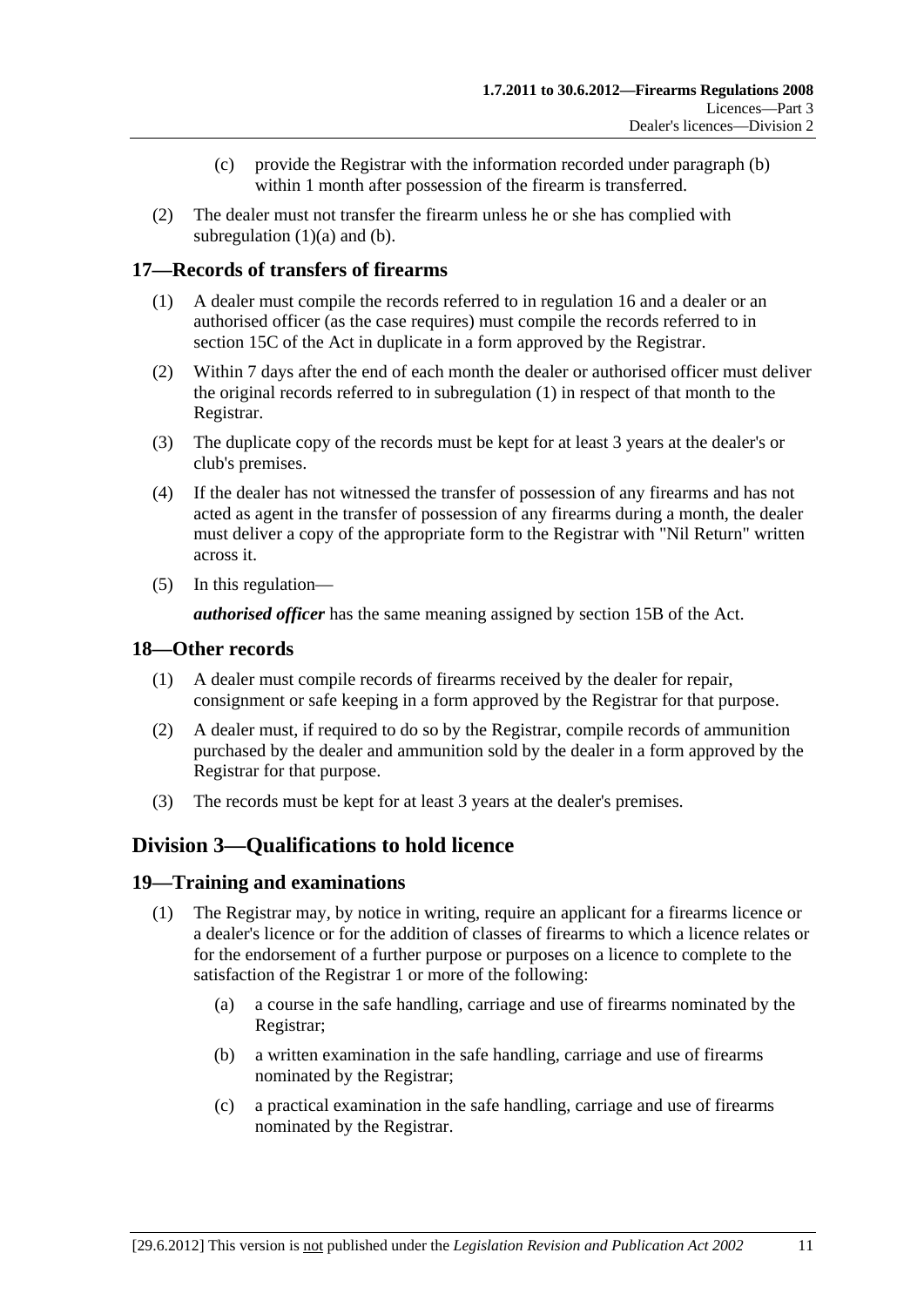- <span id="page-11-0"></span> (2) [Subregulation \(1\)](#page-10-0) does not apply to an application for the renewal of a licence unless—
	- (a) a period of 1 year or more has elapsed since the licence expired; or
	- (b) the licence will authorise the possession and use of additional classes of firearm or will authorise the possession and use of firearms for additional purposes; or
	- (c) the licence is endorsed for use in the course of carrying on the business of guarding property or use in guarding property in the course of employment by a person who carries on that business.

#### **20—Instructors and examiners**

- (1) The Registrar may authorise any suitable person to conduct a course or examination for the purposes of this Division.
- (2) A person who conducts a course or examination under this Division—
	- (a) must not allow a person to attend the course or sit for the examination unless the person produces, for his or her inspection, a notice issued by the Registrar under [regulation 19](#page-10-0); and
	- (b) must compile, in a form approved by the Registrar, and keep for at least 3 years, a record of the names and addresses of all persons who attend the course or sit for the examination.
- (3) A person referred to in [subregulation \(1\)](#page-11-0) must provide the Registrar with such information as he or she requests relating to courses or examinations conducted by the person.

### **Division 4—Conditions of licences**

### **21—Conditions of firearms licences**

- (1) It is a condition of a firearms licence that—
	- (a) the holder of the licence must give the Registrar written notice in a form approved by the Registrar of all changes to his or her name or address within 14 days after the change occurs; and
	- (b) every firearm that the holder of the licence has possession of pursuant to the licence must comply with section 24A of the Act; and
	- (c) the holder of the licence must comply with the provisions of [Part 6](#page-21-0) that apply to, or in relation to, firearms held pursuant to the licence; and
	- (d) when a firearm or ammunition is not secured as required by [Part 6](#page-21-0) the holder of the licence must take all reasonable precautions to ensure that the firearm or ammunition is not lost or stolen or does not come into the possession of an unauthorised person; and
	- (e) the holder of the licence must report the theft, loss or destruction of a firearm to which the licence relates to a police officer within 14 days after the theft, loss or destruction occurs; and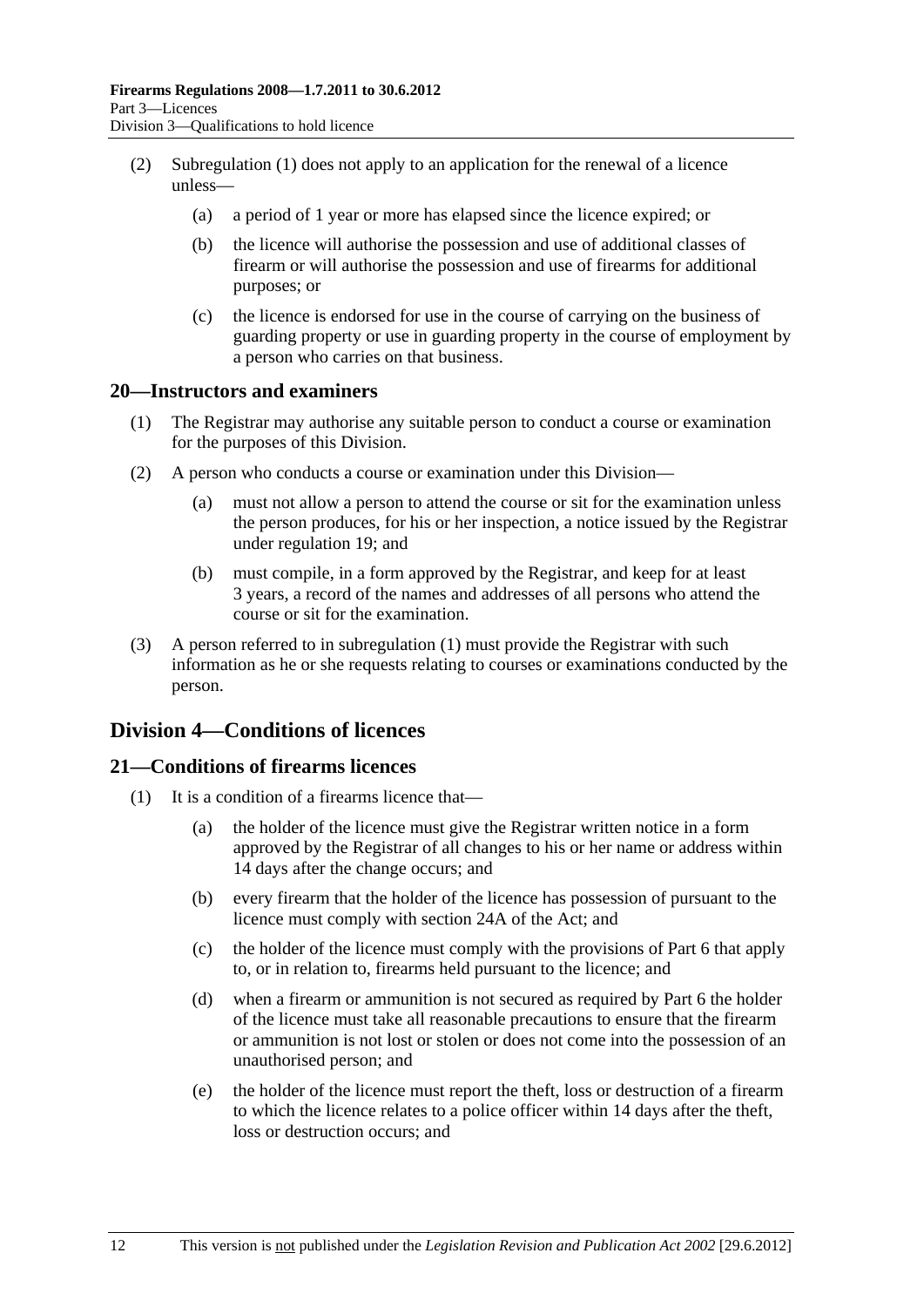- <span id="page-12-0"></span> (f) if the holder of the licence informed the Registrar, when applying for the licence, of the place at which he or she intended to keep firearms pursuant to the licence when not in use and the manner in which he or she intended securing those firearms, the holder of the licence—
	- (i) must allow, at any reasonable time, a police officer to enter and inspect the place at which the firearms are kept to ensure the firearms are so secured; and
	- (ii) must give the Registrar prior written notice of any change in the place at which the firearms are kept; and
	- (iii) must not, without the approval of the Registrar, change the manner in which the firearms are secured; and
- (g) the holder of the licence must, whenever required to do so by the Registrar, provide the Registrar with information relating to a firearm registered in his or her name or in his or her possession; and
- (h) the holder of the licence must whenever required to do so by the Registrar provide the Registrar with information that the Registrar requires to determine whether he or she should take action under section 20(1a) of the Act.
- (1a) It is a condition of a firearms licence that it does not authorise possession of a regulated imitation firearm unless it is specifically endorsed by the Registrar to that effect.
- (1b) It is a condition of a firearms licence that authorises possession of a regulated imitation firearm that the regulated imitation firearm must not, without the approval of the Registrar, be altered in a manner that would enable it to function as a firearm.
- (2) It is a condition of a firearms licence that authorises the use and possession of a class C firearm that the holder of the licence must, within 14 days before each anniversary of the granting or renewal of the licence, provide the Registrar with information that the Registrar requires to determine whether he or she should take action under section 20(1a) of the Act.
- (3) It is a condition of a firearms licence that authorises the possession and use of a class C firearm that the holder of the licence may only use a firearm of that class if the requirements set out in 1 or more of the paragraphs of section 15A(3) of the Act or in regulations under section 15A(3)(a) are satisfied and then only if his or her use of the firearm is consistent with the relevant paragraph or regulation.
- (4) If the only paragraph of section 15A(3) of the Act satisfied by the holder of a firearms licence authorising the possession and use of a class C firearm is paragraph (b) (membership of The South Australian Clay Target Association Incorporated or the Australian Clay Target Association Incorporated and membership of a recognised firearms club affiliated with either of those associations), it is a further condition of the licence that the holder must be an active member of the club.
- (5) For the purposes of [subregulation \(3\),](#page-12-0) the requirements of paragraph (a) of section 15A(3) of the Act will not be taken not to be satisfied on the ground that the holder of the licence has possession of 2 or more class C firearms if his or her possession of those firearms is consistent with another paragraph of section 15A(3) or with a regulation under section 15A(3)(d).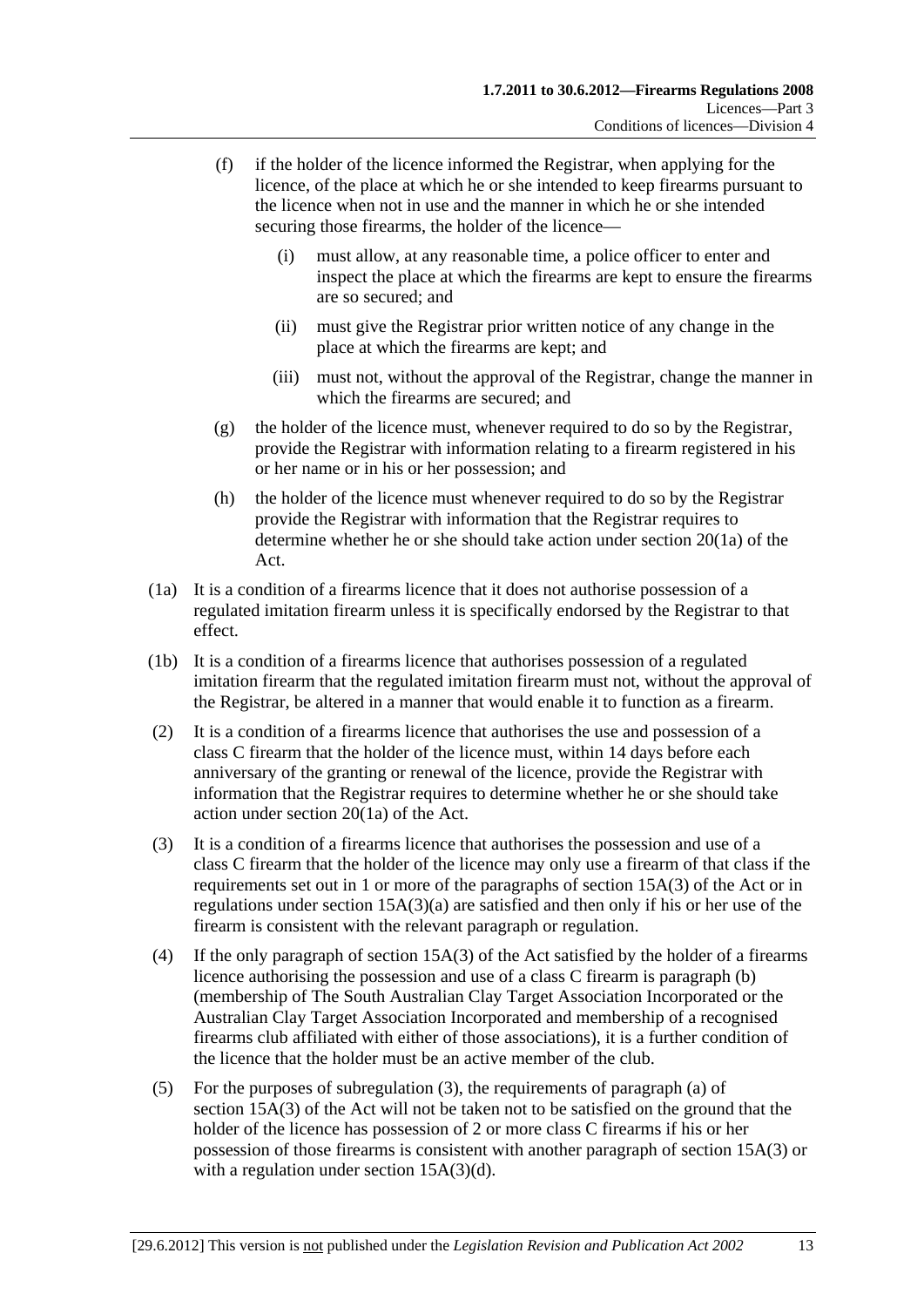- <span id="page-13-0"></span> (6) It is a condition of a firearms licence that authorises the possession and use of a class D firearm that the holder of the licence may only use a firearm of that class for the purpose of destroying animals and then only if his or her livelihood is gained partly or wholly from professional shooting.
- (7) It is a condition of a firearms licence that authorises the possession and use of a class H firearm that the holder of the licence may only use a firearm of that class—
	- (a) if the holder is an active member of a shooting club; or
	- (b) in relation to carrying on the business of primary production or in the course of employment by a person who carries on such a business if, in either case, the property on which the primary production business is carried on is at least 15 000 hectares in area or is a property to which [subregulation \(8\)](#page-13-0) applies; or
	- (c) in the course of carrying on the business of guarding property or in guarding property in the course of employment by a person who carries on that business; or
	- (d) for the purpose of collecting and displaying firearms; or
	- (e) for such other purpose as is approved by the Registrar.
- (8) This subregulation applies to a property for the purposes of [subregulation \(7\)\(b\)](#page-13-0) if the property was specified in a firearms licence that—
	- (a) was purportedly granted to a person for a term expiring on or after 27 September 2002; and
	- (b) authorised the person to use a class H firearm on the property in relation to carrying on the business of primary production or in the course of employment by a person who carries on such a business.
- (9) It is an additional condition of a shooting club member's licence that the holder of the licence must be an active member of a shooting club for each licence year of the licence.
- (10) It is an additional condition of a shooting club member's licence that authorises the possession and use of class H firearms that the class H firearms of each of the following categories of which the holder of the licence has possession must be used by the holder in shooting club organised shoots for that category of class H firearms on at least 4 occasions during each licence year of the licence:
	- (a) air or gas operated handguns;
	- (b) .22 calibre rim fire handguns (long rifle or short);
	- (c) centre fire handguns of not more than .38 calibre;
	- (d) handguns of more than .38 calibre.
- (11) It is an additional condition of a collector's licence—
	- (a) that in the case of all firearms in the collection manufactured after 1900—
		- (i) the bolt, breech block or firing pin of the firearm must be locked in a container kept separately from the firearm; or
		- (ii) the trigger of the firearm must be immobilised by means of a trigger lock; or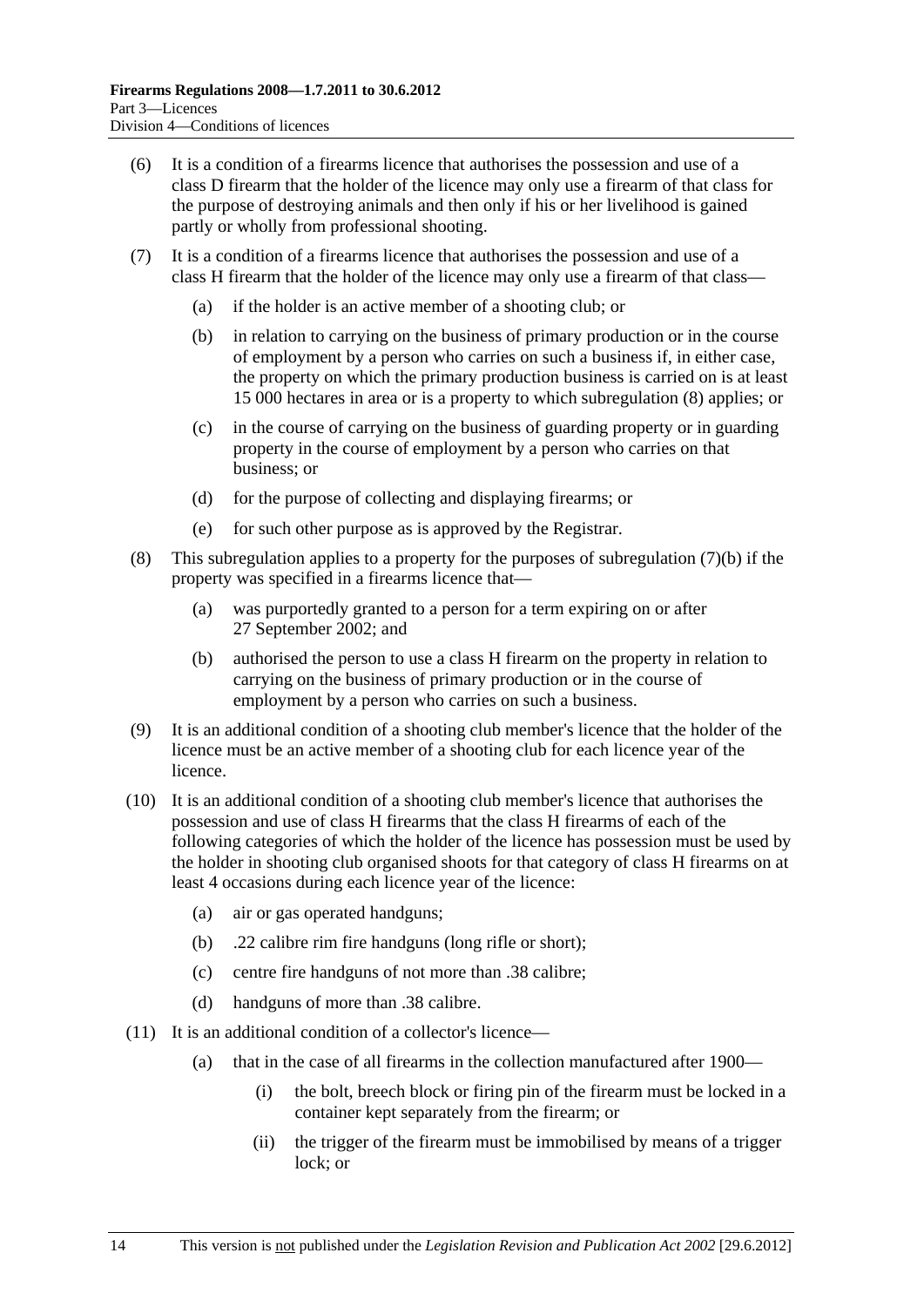- (iii) the firearm is secured by such other method as is approved by the Registrar; and
- <span id="page-14-0"></span> (b) that the holder of the licence must be an active member of a collectors' club for each licence year of the licence; and
- (c) that the holder of the licence does not have possession of any ammunition that can be used in a firearm owned by the collector for the purpose of collecting and displaying firearms (excluding ammunition for use in a firearm that the collector is authorised to have possession of and use for some other purpose endorsed on a separate firearms licence); and
- (d) that none of the firearms included in the collection is a prescribed firearm; and
- (e) that the firearms included in the collection must not be fired without the written approval of the Registrar.
- (12) If the purpose, or 1 of the purposes, endorsed on a firearms licence is paint-ball shooting, it is a condition of the licence that only a paint-ball firearm will be used for the purposes of paint-ball shooting.
- (13) A licence to possess a prescribed firearm is subject to the following conditions in addition to the conditions prescribed by [subregulation \(1\):](#page-11-0)
	- (a) the firearm to which the licence relates must not be used to fire a projectile;
	- (b) the firearm must be kept at the premises and in the manner specified in the licence unless approval to the contrary is granted by the Registrar;
	- (c) the holder of the licence must not surrender control of the firearm except when disposing of the firearm.
- (14) The conditions imposed by [subregulations \(3\)](#page-12-0) and [\(6\)](#page-13-0) do not apply to a licence held solely to enable the holder of the licence to possess and use firearms for the purposes of a contract with the Crown in right of this State or in any of the Crown's other capacities or for the purpose of tendering for such a contract.

#### **22—Conditions of dealers' licences**

- (1) It is a condition of a dealer's licence that—
	- (a) the dealer must give the Registrar written notice in a form approved by the Registrar of all changes to his or her name or address within 14 days after the change occurs; and
	- (b) the dealer must comply with the provisions of [Part 6](#page-21-0) that apply to, or in relation to, firearms or ammunition held pursuant to the licence; and
	- (c) when a firearm or ammunition is not secured as required by [Part 6](#page-21-0), the dealer must take all reasonable precautions to ensure that the firearm or ammunition is not lost or stolen or does not come into the possession of an unauthorised person; and
	- (d) the dealer must report the theft, loss or destruction of a firearm that is owned or held by the dealer in the course of carrying on business as a dealer in firearms to a police officer within 14 days after the theft, loss or destruction occurs; and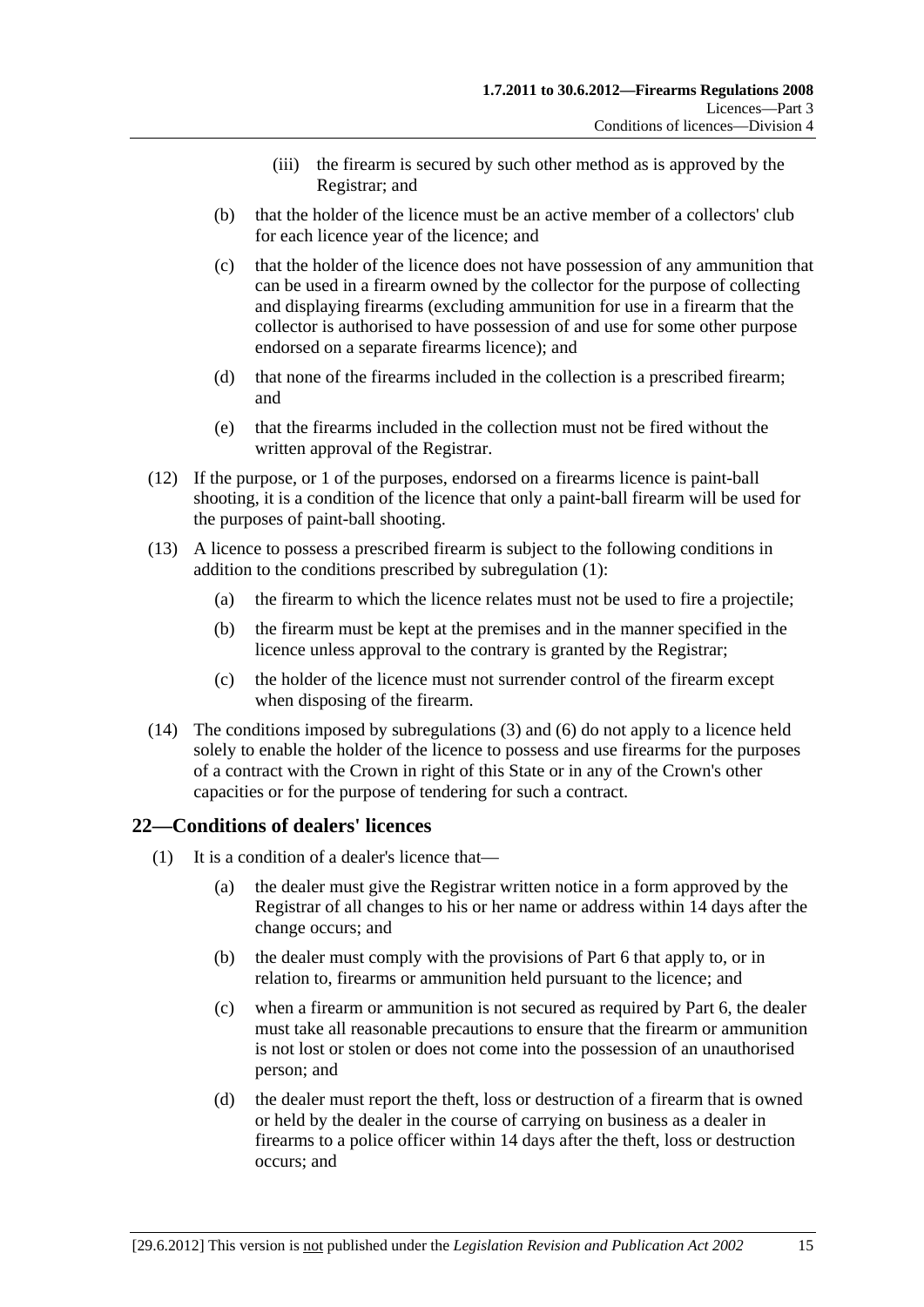- <span id="page-15-0"></span> (e) subject to [subregulation \(2\)](#page-15-0), the dealer does not carry on business as a dealer in firearms or ammunition except at the premises authorised by the licence; and
- (f) in the course of carrying on business as a dealer in firearms, the dealer does not keep firearms at any premises except those referred to in [paragraph \(e\)](#page-15-0)  unless he or she does so for the purpose of testing or repairing those firearms; and
- (g) the dealer must not deal in—
	- (i) mechanisms or other fittings that can be fitted to a firearm to convert it to an automatic firearm; or
	- (ii) mechanisms or other fittings that, when fitted to a suitable firearm, will enable the firearm to fire grenades or other explosive projectiles; and
- (h) during the hours that members of the public have access to the premises referred to in [paragraph \(e\),](#page-15-0) the dealer displays the licence, or a copy of the licence (the copy does not need to include a photograph of the holder of the licence), in those premises in a position in which it is likely to be seen and read by members of the public; and
- (i) the dealer identifies, in a manner approved by the Registrar, each firearm that he or she owns in the course of carrying on business as a dealer in firearms; and
- (j) the dealer must produce to a police officer on request the records kept by him or her pursuant to the Act and these regulations; and
- (k) the dealer must allow a police officer to enter and inspect any premises at which the dealer is authorised by the licence to carry on business for the purpose of enforcement of the Act and these regulations; and
- (l) the dealer must, whenever required to do so by the Registrar or a police officer, provide the Registrar or member with information relating to a firearm recorded to, or in the possession of, the dealer.
- (2) A dealer may—
	- (a) exhibit firearms and ammunition for the purpose of sale by auction and may sell firearms or ammunition by auction at a place other than his or her premises; and
	- (b) exhibit firearms and ammunition for any other purpose at places other than his or her premises if he or she does not exhibit—
		- (i) 2 or more identical firearms; or
		- (ii) more than 50 rounds of identical ammunition.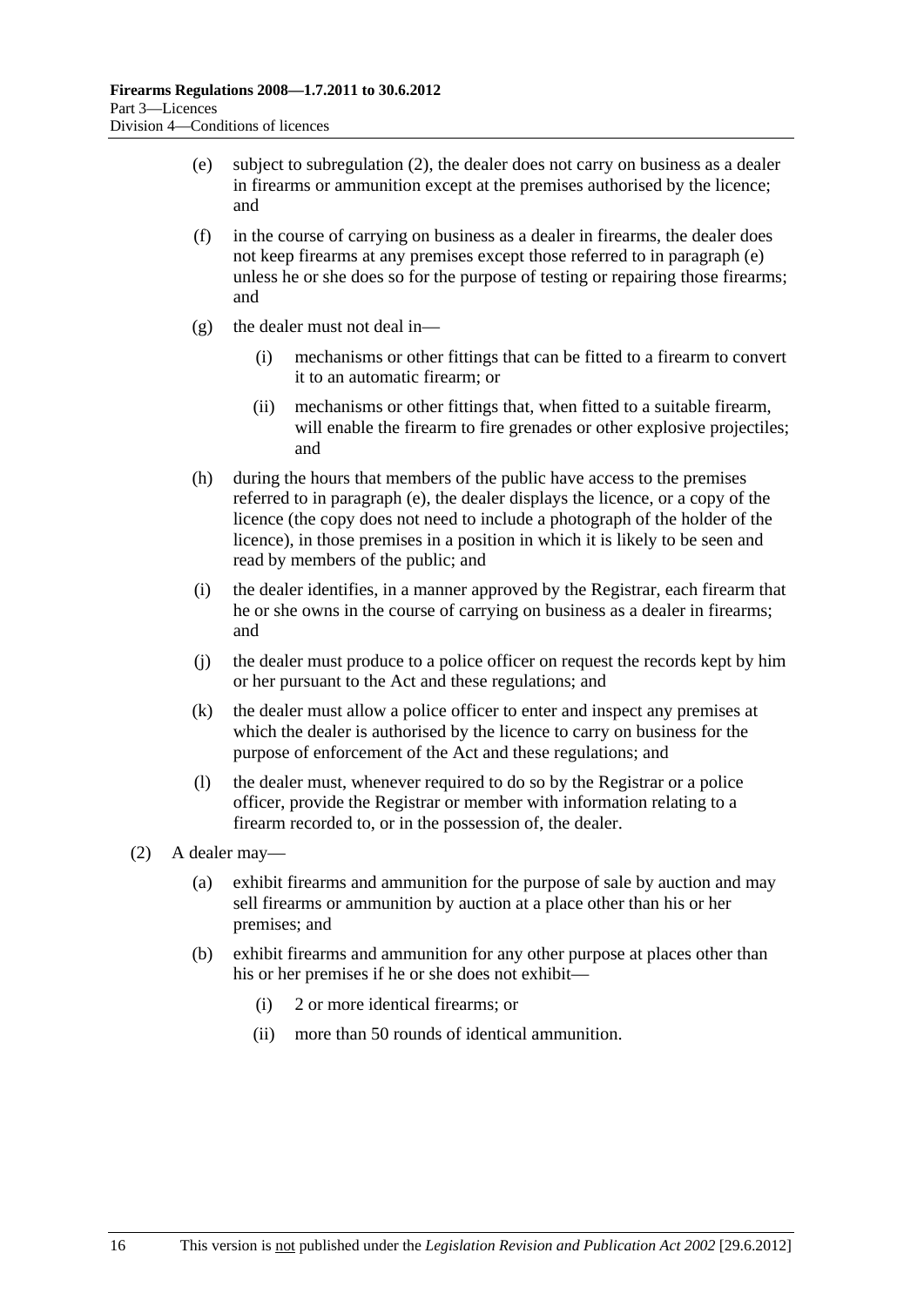### <span id="page-16-0"></span>**Division 5—Exemptions relating to licences**

### **23—Exemption from requirement to be licensed**

- (1) An offence is not committed against section 11 of the Act in the following circumstances:
	- (a) by a person of or over the age of 14 years but under the age of 18 years who has possession of or uses a registered firearm if—
		- (i) he or she is with, and is under the continuous supervision of, his or her parent or guardian or some other person approved by his or her parent or guardian; and
		- (ii) the person providing the supervision holds a firearms licence authorising possession of the firearm for the purpose for which it is being used;
	- (b) by a person of or over the age of 14 years but under the age of 18 years who has possession of or uses a firearm if that person is (with the consent of his or her parent or guardian) with, and is under the continuous supervision of, a recognised coach who holds a firearms licence authorising possession of the firearm for the purpose for which it is being used;
	- (c) by a person who has possession of or uses a firearm for the purpose of a course or examination in the safe handling, carriage and use of firearms if that person is with, and is under the continuous supervision of, a person authorised by the Registrar to conduct the course or examination;
	- (d) by a person of or over the age of 18 years who has possession of or uses a firearm if that person is with, and is under the continuous supervision of, a person who is registered as the owner of the firearm and who holds a firearms licence authorising possession of the firearm for the purpose for which it is being used;
	- (e) by a person who has possession of or uses a class C firearm on the grounds of a recognised firearms club that is affiliated with The South Australian Clay Target Association Inc. or the Australian Clay Target Association Inc. for the purpose of shooting in an activity of the club conducted in accordance with the rules of the Australian Clay Target Association Inc. if that person is with, and is under the continuous supervision of, a person who holds a firearms licence authorising possession of the firearm for the purpose for which it is being used;
	- (f) by a person of or over the age of 14 years but under the age of 18 years who has possession of or uses a firearm at facilities provided by the South Australian Sports Institute if that person is (with the consent of his or her parent or guardian) with, and under the continuous supervision of, a person who holds a firearms licence authorising possession of the firearm for the purpose for which it is being used;
	- (g) by a person of any age who has possession of or uses a firearm (including a prescribed firearm)—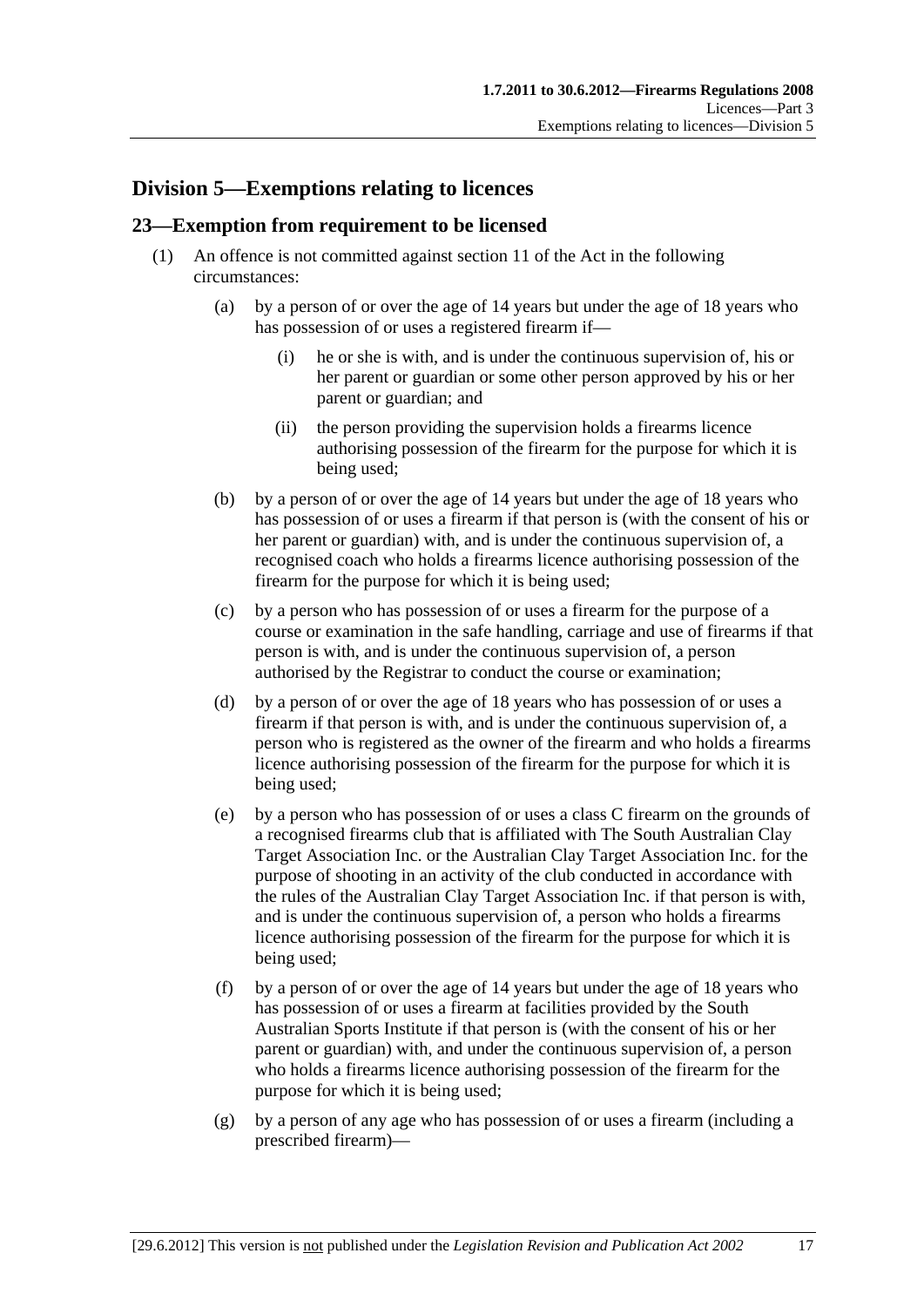- <span id="page-17-0"></span> (i) in the course of rehearsal for, or the performance of, a theatrical production; or
- (ii) in the course of rehearsal for, or the filming of, a scene in the production of a film,

if that person is under the continuous supervision of a person who holds a firearms licence authorising possession of the firearm for the purpose for which it is being used.

- (2) An offence is not committed against section 11 of the Act by a person who is of or over the age of 10 years but under the age of 14 years in the circumstances set out in [subregulation \(1\)\(a\)](#page-16-0) or [\(b\)](#page-16-0) if the firearm concerned is a class A firearm.
- (3) For the purposes of subregulation  $(1)(d)$ , a person will be taken to be registered as the owner of a firearm if he or she is the nominee of a body, whether incorporate or unincorporate, that is registered as the owner of the firearm.
- (4) In this regulation—

*recognised coach* means a person who has been recognised by a recognised firearms club as being a fit and proper person to instruct others in the skills of using firearms.

#### **24—Exemption of juniors from certain provisions**

- (1) A person who—
	- (a) has reached the age of 12 years but has not reached the age of 18 years; and
	- (b) is a member of a recognised firearms club; and
	- (c) needs to hold a firearms licence in order to participate in a competition or competitions held in another State or a Territory of the Commonwealth or held in another country,

is, subject to the conditions set out in [subregulation \(2\)](#page-17-0), exempt from section 12(3) and (8) of the Act.

- (2) The conditions are as follows:
	- (a) the only purpose that may be endorsed on a licence granted to an exempt person referred to in [subregulation \(1\)](#page-17-0) is use of a firearm as a member of a recognised firearms club; and
	- (b) the term of a licence granted to an exempt person referred to in [subregulation \(1\)](#page-17-0) is 1 year; and
	- (c) a licence granted to an exempt person referred to in [subregulation \(1\)](#page-17-0) cannot be renewed; and
	- (d) an exempt person referred to in [subregulation \(1\)](#page-17-0) who is the holder of a licence must not apply for a permit authorising the acquisition of a firearm.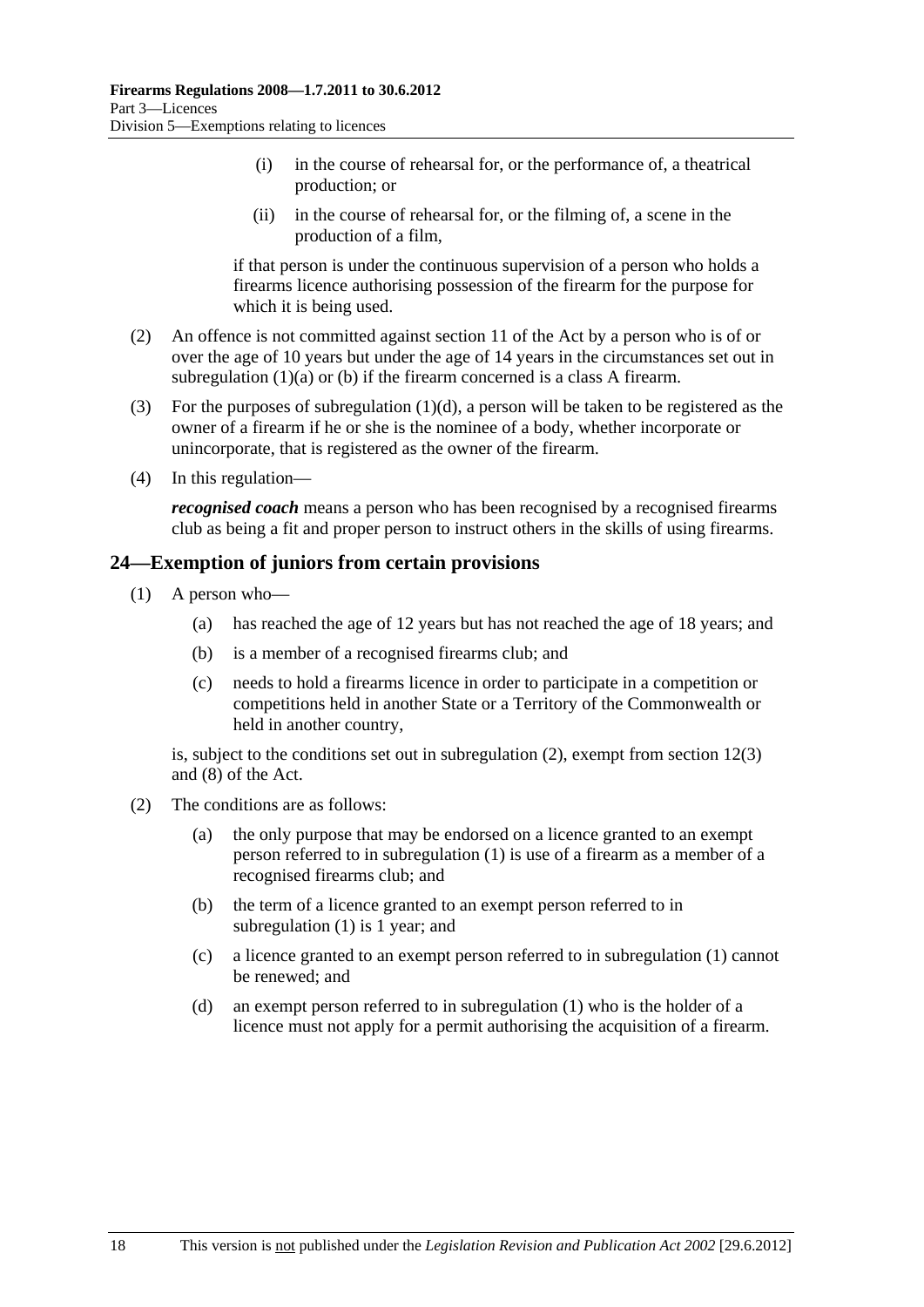### <span id="page-18-0"></span>**Division 6—General**

### **25—Company nominee**

- (1) A company that holds a licence must appoint a person—
	- (a) who is, in the opinion of the Registrar, a fit and proper person to have control of the company's firearms; and
	- (b) who is employed by the company and has his or her usual place of residence in the State,

to have control of the company's firearms at the place at which they are kept by the company.

- (2) Without limiting the meaning of fit and proper person in [subregulation \(1\)\(a\),](#page-18-0) a person will be taken not to be a fit and proper person for the purposes of that subregulation if the Registrar would refuse to grant a firearms licence to that person.
- (3) A person appointed under [subregulation \(1\)](#page-18-0) must keep a record of—
	- (a) the firearms under his or her control; and
	- (b) the names of the persons who have possession of those firearms and the periods during which they have possession of them.
- (4) A company must give the Registrar written notice in a form approved by the Registrar of the name and address of the person appointed by the company under [subregulation \(1\).](#page-18-0)

### **26—Replacement of licence**

If a person applies for replacement of a licence, and the Registrar is satisfied, on information provided by the applicant or on such other evidence as he or she requires, that the licence has been lost, stolen or destroyed, the Registrar may, on payment of the fee fixed by [Schedule 1](#page-28-0), issue a replacement for the licence.

#### **27—Reporting obligations of prescribed persons**

The following classes of persons are prescribed for the purposes of the definition of *prescribed person* in section 27A of the Act:

- (a) persons registered as nurses under the *[Nurses Act 1999](http://www.legislation.sa.gov.au/index.aspx?action=legref&type=act&legtitle=Nurses%20Act%201999)*;
- (b) registered psychologists under the *[Psychological Practices Act 1973](http://www.legislation.sa.gov.au/index.aspx?action=legref&type=act&legtitle=Psychological%20Practices%20Act%201973)*;
- (c) professional counsellors;
- (d) social workers.

## **Part 4—Acquisition and registration of firearms**

#### **28—Application for permits**

An application for a permit to acquire a firearm must be in a form approved by the Registrar.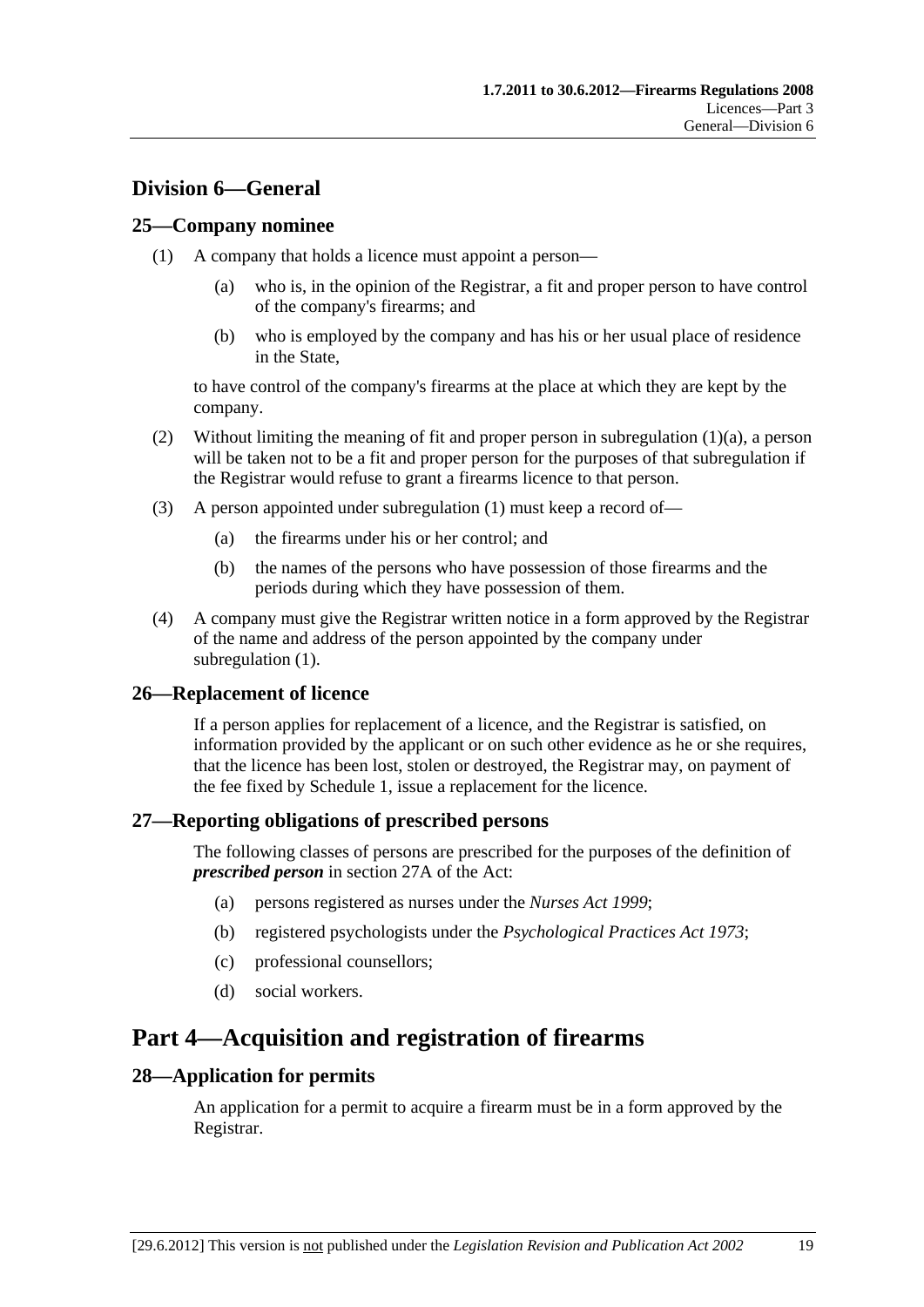#### <span id="page-19-0"></span>**29—Checks to be made by Registrar**

Before granting an application for a permit to acquire a firearm, the Registrar must check the application against the checklist adopted for that purpose by the Ministerial Council for Police and Emergency Management – Police.

#### **30—Application to register firearm**

- (1) Subject to [subregulation \(2\),](#page-19-0) an application to register a firearm must be in a form approved by the Registrar and the applicant must produce the following to the police officer to whom the application is made:
	- (a) the permit authorising the acquisition of the firearm; and
	- (b) the firearm; and
	- (c) the licence authorising the person producing the firearm to have possession of it.
- (2) A person who applies for registration of a firearm in circumstances referred to in regulation  $8(7)$  is not bound to comply with subregulation  $(1)(a)$  or  $(c)$ .

### **31—Acquisition of class C firearms**

The following requirements are prescribed for the purposes of section 15A(3)(d) of the Act:

- (a) in relation to the acquisition of class C firearms for the purpose of collection and display—
	- (i) the Registrar is satisfied that the applicant for the permit to acquire the class C firearm has, or genuinely intends to acquire, a collection of firearms that has, or will have, significant commemorative, historical, investment or other value; and
	- (ii) the firearm is to be acquired to form part of the collection;
- (b) in relation to the acquisition of class C firearms by the Royal Zoological Society of South Australia Incorporated—
	- (i) the applicant for the permit to acquire the class C firearm is the Royal Zoological Society of South Australia Incorporated; and
	- (ii) the Registrar is satisfied that the Society needs the firearm for the operation of its zoos.

#### **32—Nature of alteration, loss, theft or destruction of firearm**

A notice to the Registrar under section 25 of the Act must be in a form approved by the Registrar.

#### **33—Acquisition of class H firearms**

- (1) For the purposes of section 15A(4b) of the Act, the Registrar may grant to an applicant who is the holder of a shooting club member's licence a permit to acquire a class H firearm—
	- (a) despite a restriction on barrel length set out in section 15A(4b)(a) of the Act, if the Registrar is satisfied that the firearm is a visually distinctive and highly specialised target pistol; or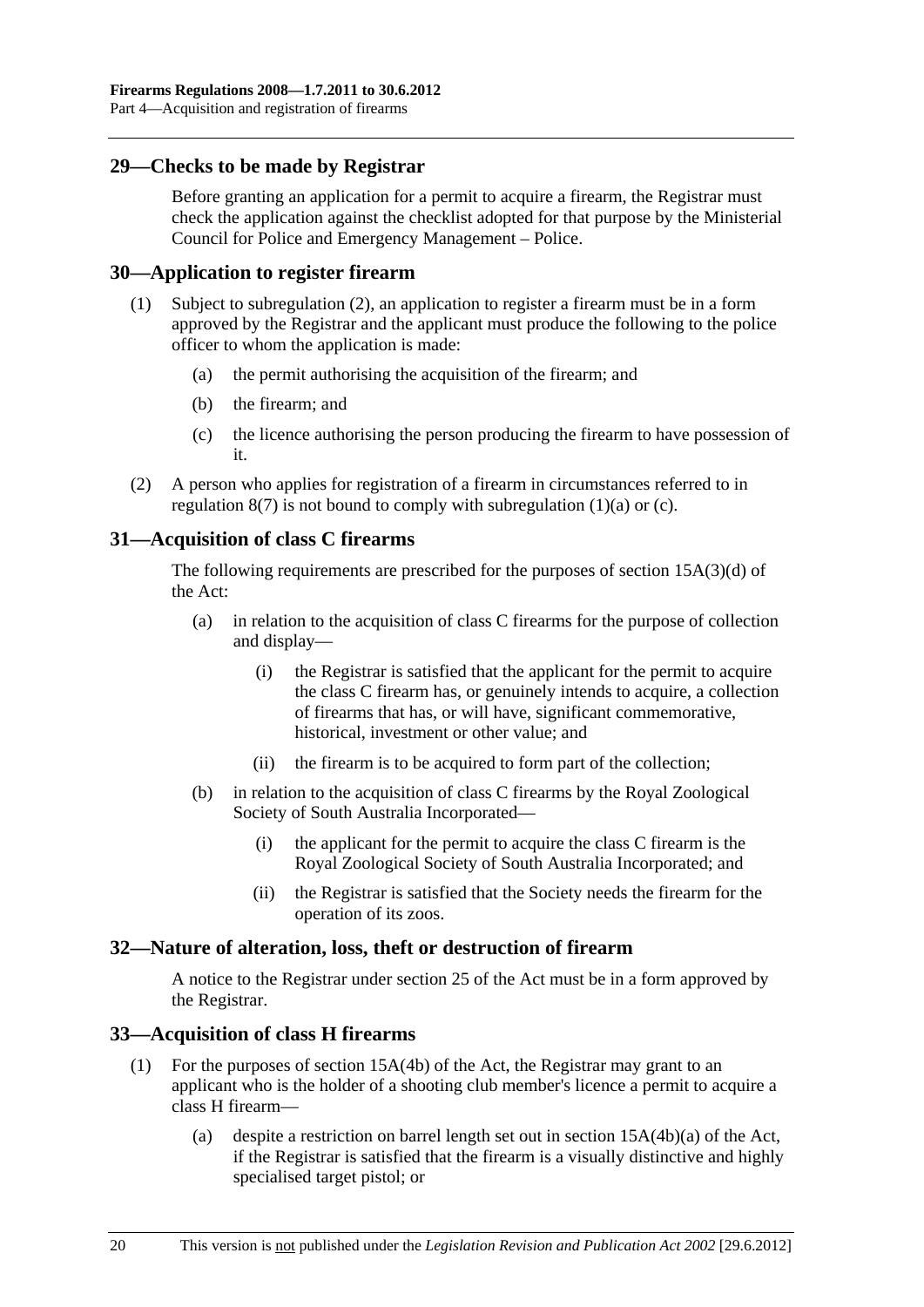- <span id="page-20-0"></span> (b) despite the restriction to firearms of not more than .38 calibre, if the Registrar is satisfied that the firearm is of not more than .45 calibre and is required for shooting events of the kind known as metallic silhouette or single (western) action.
- (2) For the purposes of section 15A(4b) of the Act, the barrel length of a class H firearm is to be measured as follows:
	- (a) in the case of a revolver, the length is to be measured from the muzzle to the breech end immediately in front of the cylinder;
	- (b) in the case of any other class H firearm, the length is to be measured from the muzzle to the breech face (including where the chamber is incorporated in the barrel);
	- (c) if the firearm is self-loading, the measurement must be taken when the slide is forward and the breech face or bolt is in a closed position;
	- (d) any alteration to the barrel that is permanently attached is to be included in the portion measured.
- (3) For the purposes of section 15A(4c) of the Act, in order for a collector to be granted a permit to acquire class H firearms manufactured after 1946, the collector must be a genuine student of arms who—
	- (a) has been an active member of a collectors' club for at least the preceding 2 years; and
	- (b) has a significant collection of handguns with a proper thematic structure; and
	- (c) has provided displays or published articles to advance the body of knowledge of firearms history and development.

#### **34—Certificate of registration**

- (1) The Registrar must issue a certificate of registration to the person in whose name the firearm is registered.
- (2) The Registrar may, on payment of the fee fixed by [Schedule 1,](#page-28-0) issue a certificate to replace 1 that has been lost, stolen or destroyed.

## **Part 5—Acquisition of ammunition**

#### **35—Application for permit**

An application to the Registrar for a permit to acquire ammunition must—

- (a) be in a form approved by the Registrar; and
- (b) be accompanied by information required by the Registrar; and
- (c) be accompanied by the fee fixed by [Schedule 1.](#page-28-0)

#### **36—Limit on quantity of ammunition**

A person must not own or have in his or her possession ammunition that exceeds the reasonable needs of that person for the immediately following 12 months.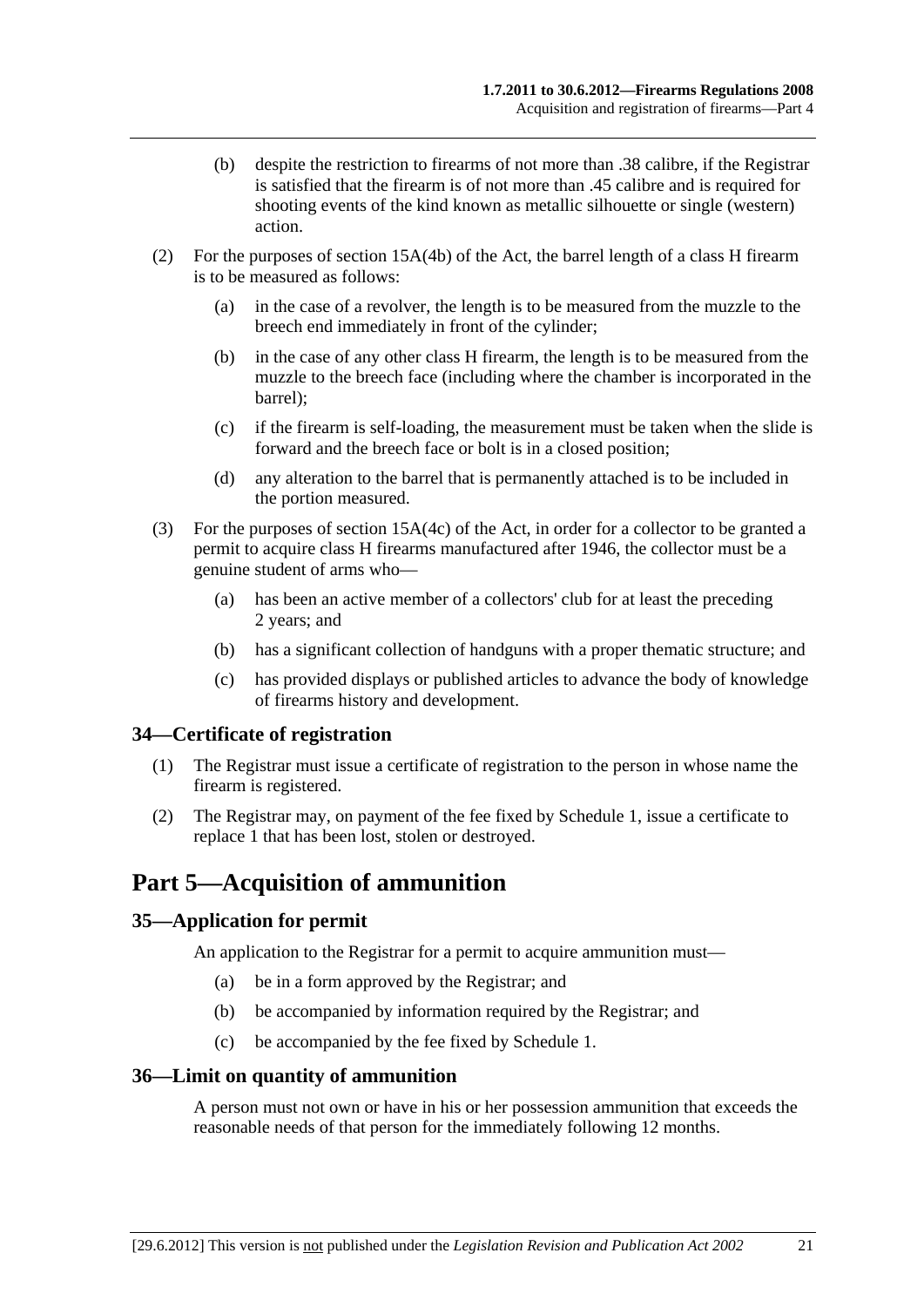#### <span id="page-21-0"></span>**37—Exemption—acquisition and supply of gas cylinders**

A person who acquires or supplies a cylinder of compressed gas designed for use in a firearm is exempt from section 21B of the Act in relation to the acquisition or supply of the cylinder.

## **Part 6—Security of firearms and ammunition**

#### **38—Security of firearms**

- (1) A person (not being a dealer) who has possession of a class A or B firearm must keep the firearm secured by—
	- (a) securely attaching and locking it to part of the building in which it is kept; or
	- (b) keeping it in a locked cabinet made of hardwood or steel that is securely attached to the building in which it is kept; or
	- (c) keeping it in a locked safe made of steel that is securely attached to the building in which it is kept; or
	- (d) keeping it in a locked steel and concrete strong room; or
	- (e) such other method as is approved by the Registrar.
- (2) A person (not being a dealer) who has possession of a class C, D or H firearm must keep the firearm secured by—
	- (a) keeping it in a locked safe made of steel that is securely attached to the building in which it is kept; or
	- (b) keeping it in a locked steel and concrete strong room; or
	- (c) such other method as is approved by the Registrar.
- (3) A cabinet or safe referred to in [subregulation \(1\)](#page-21-0) or [\(2\)](#page-21-0) must—
	- (a) be fitted with fittings and locks that prevent it from being easily forced open; and
	- (b) be made of material of sufficient thickness to prevent it being easily broken, opened or destroyed.
- (4) Despite subregulations  $(1)(c)$  and  $(2)(a)$ , a safe need not be attached to the building if its mass when empty is 150 kilograms or more.

#### **39—Possession of prescribed firearms**

A person who has possession of a prescribed firearm must keep the firearm secured in accordance with the conditions of the licence authorising possession of the firearm.

#### **40—Possession of firearms by dealers**

 (1) Subject to this regulation, a person who has possession of a class A, B, C, D or H firearm in his or her capacity as a dealer must keep the firearm secured by 1 of the methods set out in [regulation 38](#page-21-0) in respect of the relevant class of firearm.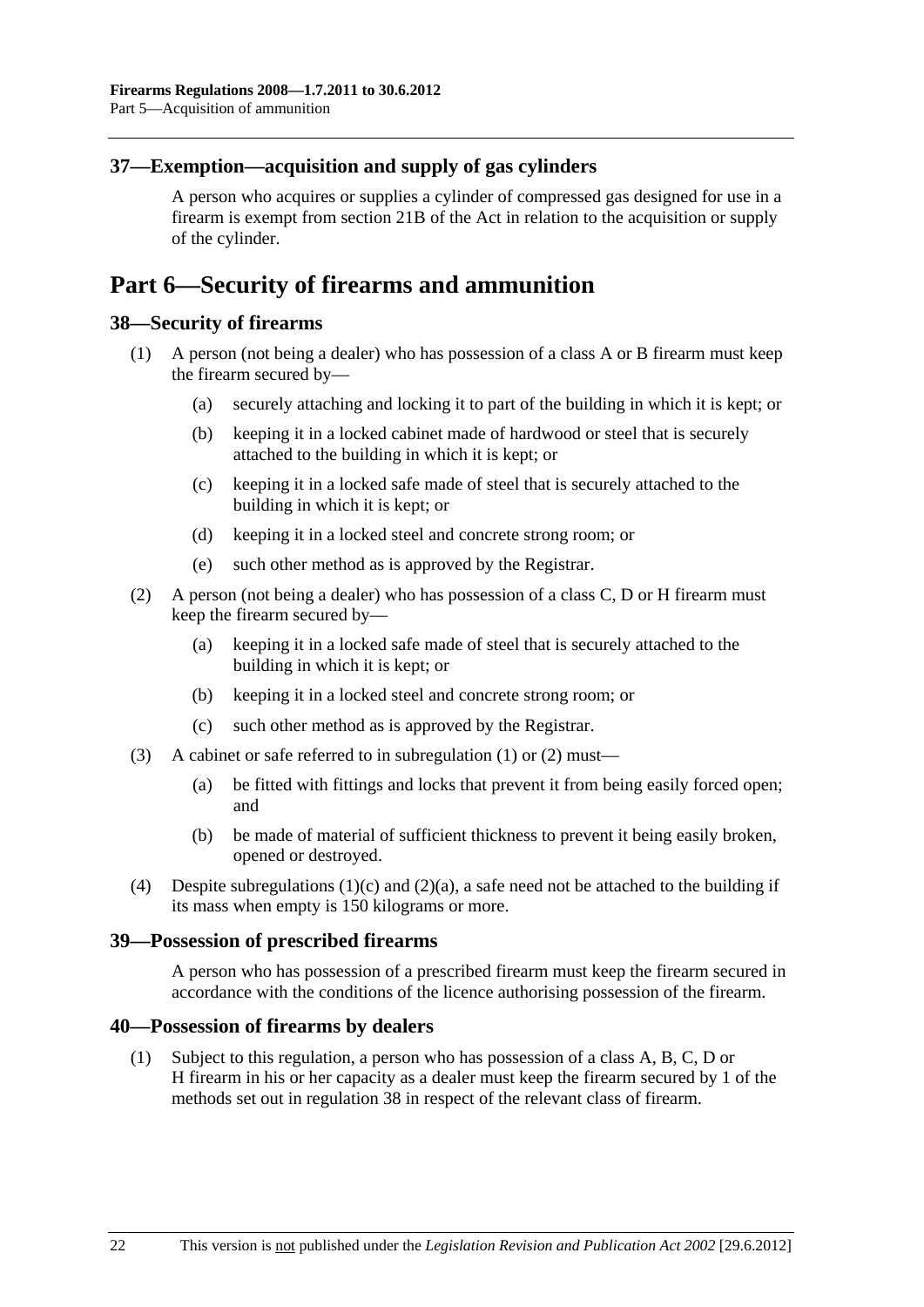- <span id="page-22-0"></span> (2) A dealer is not required to comply with [subregulation \(1\)](#page-21-0) during periods that his or her premises are open to the public in respect of class A or B firearms that are on display to members of the public entering the premises if the public does not have access to the firearms.
- (3) A dealer is not required to comply with [subregulation \(1\)](#page-21-0) during periods that his or her premises are open to the public in respect of class H firearms that are on display to members of the public entering the premises if—
	- (a) the public does not have access to the firearms; and
	- (b) the firearms are secured in a manner approved by the Registrar.

#### **41—Ammunition**

- (1) Ammunition must be stored in a locked container separately from firearms.
- (2) A person must not have possession of a round of ammunition that includes high explosives or that is designed to kill, injure or incapacitate by means of smoke or chemicals.
- (3) A person must not have possession of a round of military ammunition unless—
	- (a) it has been modified so that it is incapable of being fired; or
	- (b) it is of *United Nations Hazard classification Code 1.4S* and has a calibre of less than 19.1mm.

#### **42—Security of dealer's building**

A dealer must ensure that the premises at which he or she carries on the business of dealing in firearms is properly secured against unlawful entry whenever the premises are unoccupied.

#### **43—Exemption from Part**

The Registrar may exempt a person from compliance with this Part subject to such conditions as he or she thinks fit and may vary or revoke an exemption at any time.

## **Part 7—Recognised bodies**

#### **Division 1—Recognised firearms clubs**

#### **44—Application for recognition**

An application for recognition of a firearms club must be made to the Registrar in a form approved by the Registrar and must be accompanied by—

- (a) a copy of the rules relating to the constitution, powers, management and administration of the club; and
- (b) a list of the names and addresses of the members of the controlling body of the club and the office (if any) held by each member; and
- (c) a statement of the number of members of the club; and
- (d) a description of the current and proposed activities of the club; and
- (e) if the activities of the club include shooting—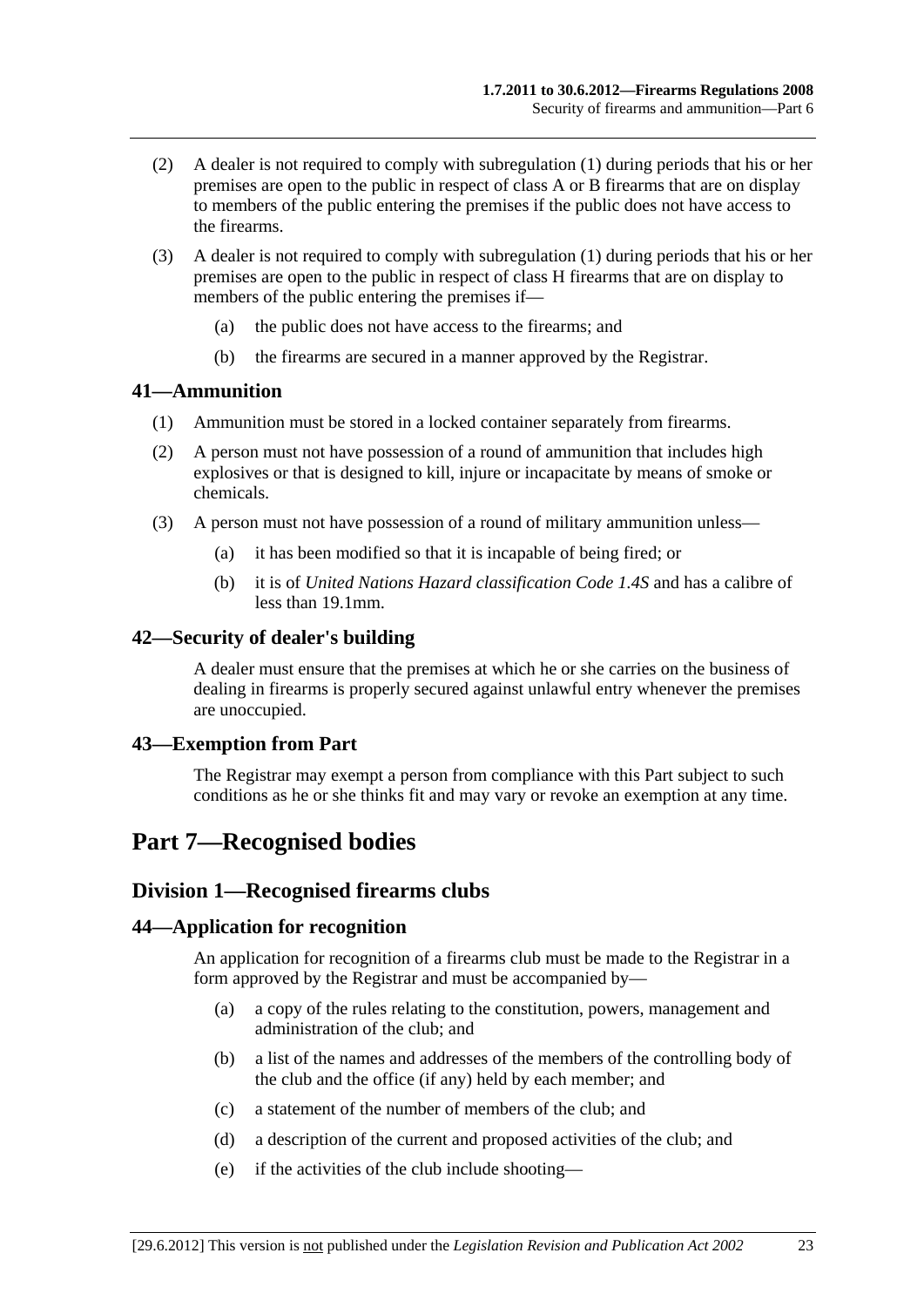- <span id="page-23-0"></span> (i) a plan of the range (if any) regularly used by the club and a map showing the location of the range; and
- (ii) a list of the names and addresses of members of the club who are authorised to control the activities of club members at the range; and
- (iii) evidence that the club has permission of the owner of the land on which the range is situated for the club's use of the range; and
- (iv) evidence that the club has permission of the owner of adjoining land over which projectiles may pass in the course of shooting at the range; and
- (v) evidence of compliance with the requirements of any other Act relating to the use of land as a shooting range; and
- (f) such other information as the Registrar requires.

#### **45—Certificate of recognition**

- (1) If the Minister has declared a firearms club to be a recognised firearms club, the Registrar must provide the club with a certificate setting out—
	- (a) the date of recognition; and
	- (b) the location of the club's range or ranges; and
	- (c) the current activities (and the proposed activities if any) of the club.
- (2) The club must display the certificate, or a copy of the certificate, in a prominent position on its premises or at the range used by it.

#### **46—Approval of Registrar required for alteration to range**

A recognised firearms club must not alter the range or ranges used by the club without first obtaining the approval of the Registrar.

#### **47—Club to inform Registrar of change**

- (1) A recognised firearms club must, within 28 days after—
	- (a) a variation to the rules of the club comes into force; or
	- (b) the membership of the controlling body of the club changes; or
	- (c) a variation in or addition to the activities of the club has occurred,

provide the Registrar with—

- (d) the text of the variation to the rules; or
- (e) the names and addresses of the members of the controlling body and the office (if any) held by each member; or
- (f) a description of the variation in or addition to the activities of the club.
- (2) A recognised firearms club must—
	- (a) from time to time, at the request of the Registrar, provide the Registrar with such information in relation to the affairs and activities of the club as the Registrar requires; and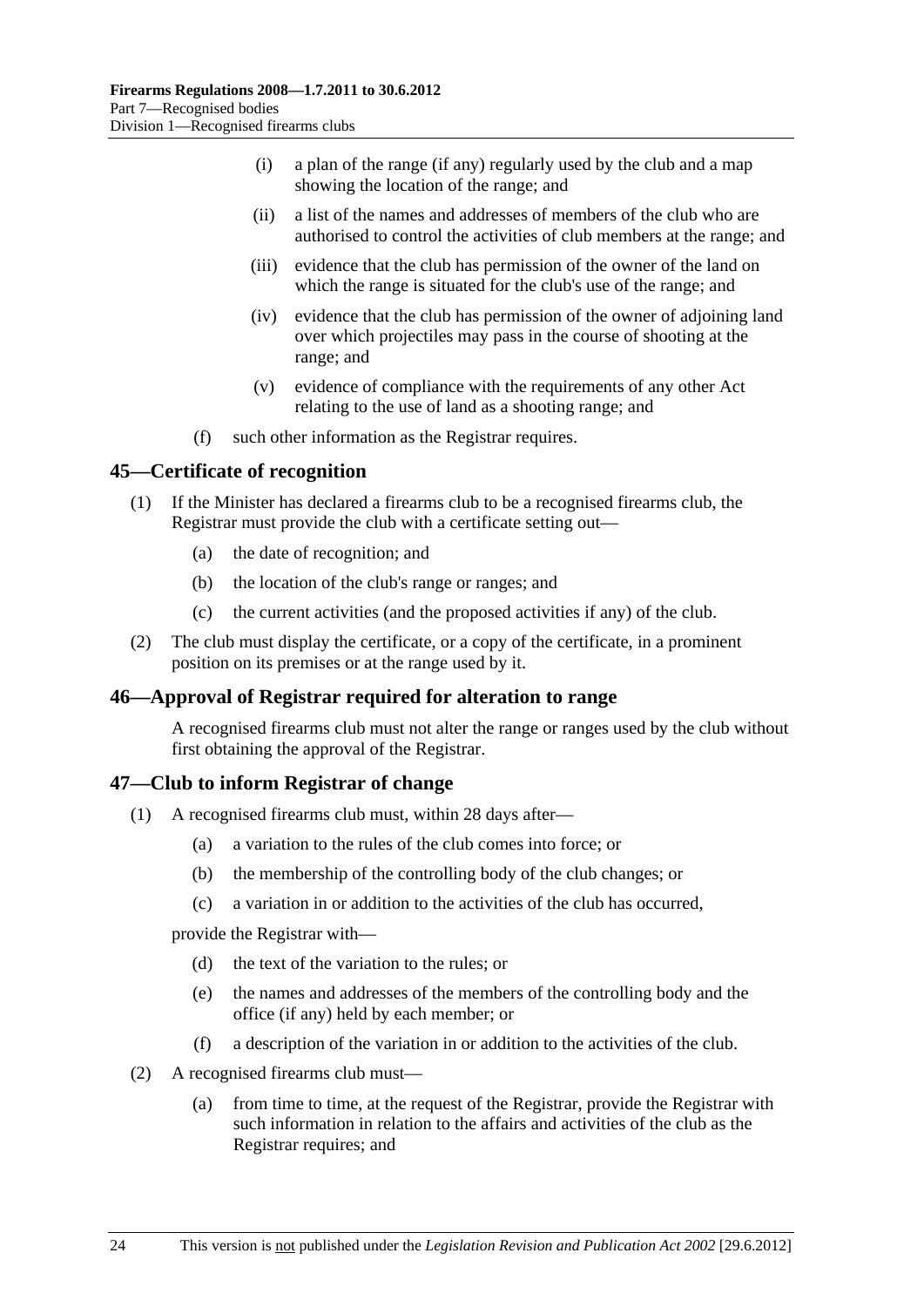(b) permit the Registrar, or a person authorised by the Registrar, to inspect the club premises and the range at any reasonable time.

#### <span id="page-24-0"></span>**48—Acceptance of new members**

A recognised firearms club must not grant an application for membership of the club unless—

- (a) if the club is a shooting club—the applicant has produced to the club the applicant's shooting club member's licence or a certificate of the Registrar, issued within the preceding 21 days, certifying that the Registrar is satisfied that the applicant is a fit and proper person to hold a shooting club member's licence; or
- (b) if the club is a collectors' club—the applicant has produced to the club the applicant's collector's licence or a certificate of the Registrar, issued within the preceding 21 days, certifying that the Registrar is satisfied that the applicant is a fit and proper person to hold a collector's licence; and
- (c) the applicant has produced to the club 2 references each of which appears to have been signed by a person within the preceding 21 days and to state that the person has known the applicant for at least the preceding 2 years and that the applicant is a person of good character and a suitable person to be a member of a firearms club; and
- (d) an office holder of the club has, by personal contact with the person named in each reference as the referee, confirmed the signing of the reference by the person on the date stated in the reference and the contents of the reference.

#### **49—Records to be kept by clubs**

- (1) A recognised firearms club must make records, as required by the Registrar by notice in writing, of—
	- (a) in respect of each person granted membership of the club, the actions taken in compliance with [regulation 48;](#page-24-0) and
	- (b) participation by members of the club in activities of the club that involve the shooting of firearms; and
	- (c) attendance by members of the club at meetings of the club including those of the kind referred to in [paragraph \(b\)](#page-24-0) (if any).
- (2) Records referred to in [subregulation \(1\)](#page-24-0) must be kept by the club for at least 3 years and must be produced for inspection when requested by the Registrar.

#### **50—Change in membership**

Within 28 days after a person ceases to be a member of a recognised firearms club, the club must give the Registrar written notice of the member's name and last known address and the date on which the membership terminated and, in the case of expulsion, the reason or reasons for the expulsion.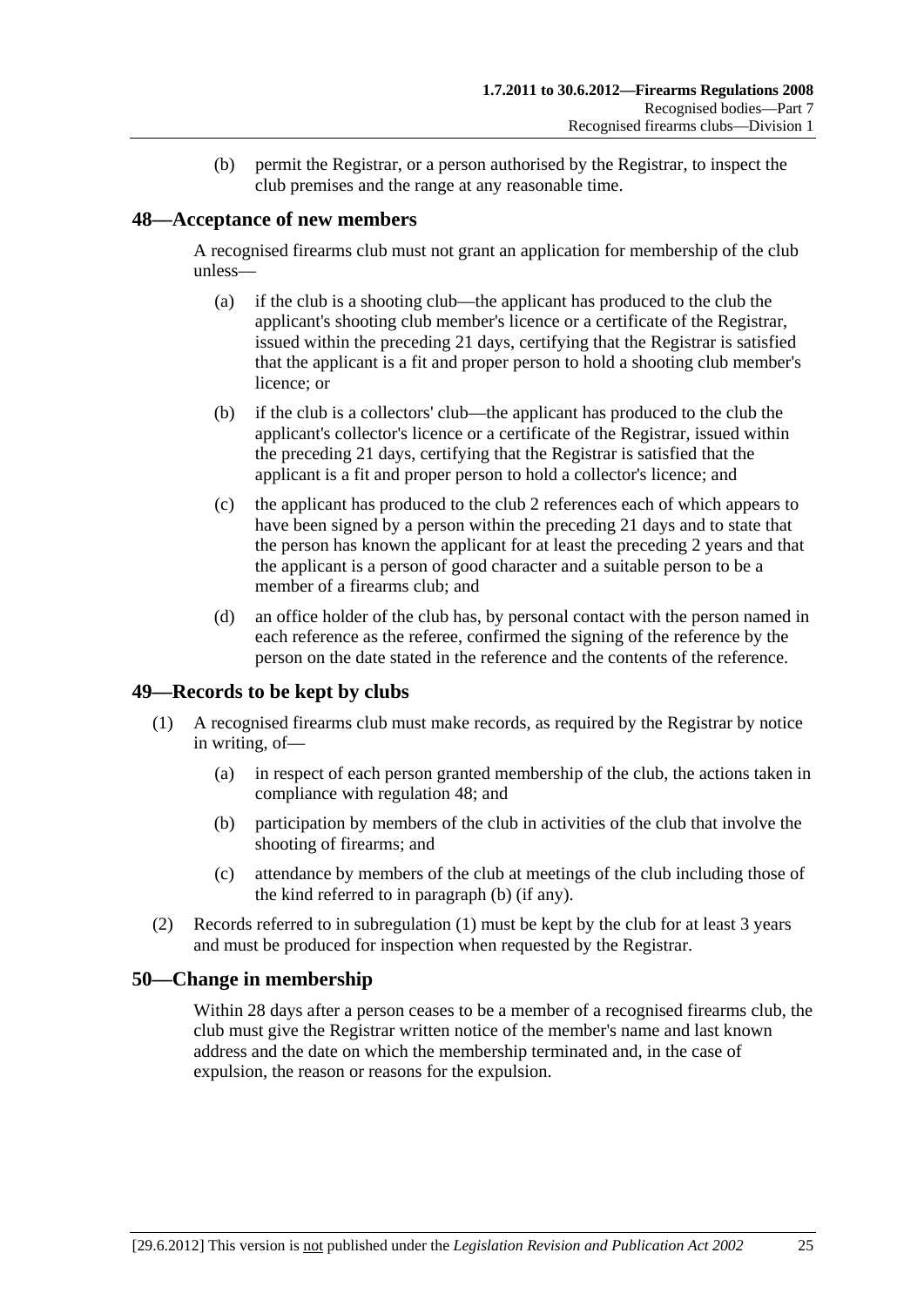### <span id="page-25-0"></span>**Division 2—Recognised paint-ball operators and recognised commercial range operators**

### **51—Application for recognition of paint-ball operator**

- (1) An application for recognition of a paint-ball operator and approval of the operator's grounds must be made to the Registrar in a form approved by the Registrar and must be accompanied by—
	- (a) a description of the proposed activities of the operator; and
	- (b) a plan of the grounds proposed to be used by the operator and a map showing the location of the grounds; and
	- (c) a list of the names and addresses of the persons who are authorised to control the activities of persons on those grounds; and
	- (d) evidence that the operator has permission of the owner of the land on which the grounds are situated for the operator's use of the grounds; and
	- (e) evidence of compliance with the requirements of any other Act relating to use of land as grounds of a paint-ball operator; and
	- (f) such other information as the Registrar requires.
- (2) An application by a company must be accompanied by—
	- (a) a copy of the constitution of the applicant;
	- (b) a list of the names and addresses of the directors and shareholders of the applicant.

#### **52—Application for recognition of commercial range operator**

- (1) An application for recognition of a commercial range operator and approval of the operator's range must be made to the Registrar in a form approved by the Registrar and must be accompanied by—
	- (a) a description of the proposed activities of the operator; and
	- (b) a plan of the range proposed to be used by the operator and a map showing the location of the range; and
	- (c) a list of the names and addresses of the persons who are authorised to control the activities of persons on the range; and
	- (d) evidence that the operator has permission of the owner of the land on which the range is situated for the operator's use of the range; and
	- (e) evidence of compliance with the requirements of any other Act relating to use of land as a shooting range; and
	- (f) such other information as the Registrar requires.
- (2) An application by a company must be accompanied by—
	- (a) a copy of the constitution of the applicant; and
	- (b) a list of the names and addresses of the directors and shareholders of the applicant.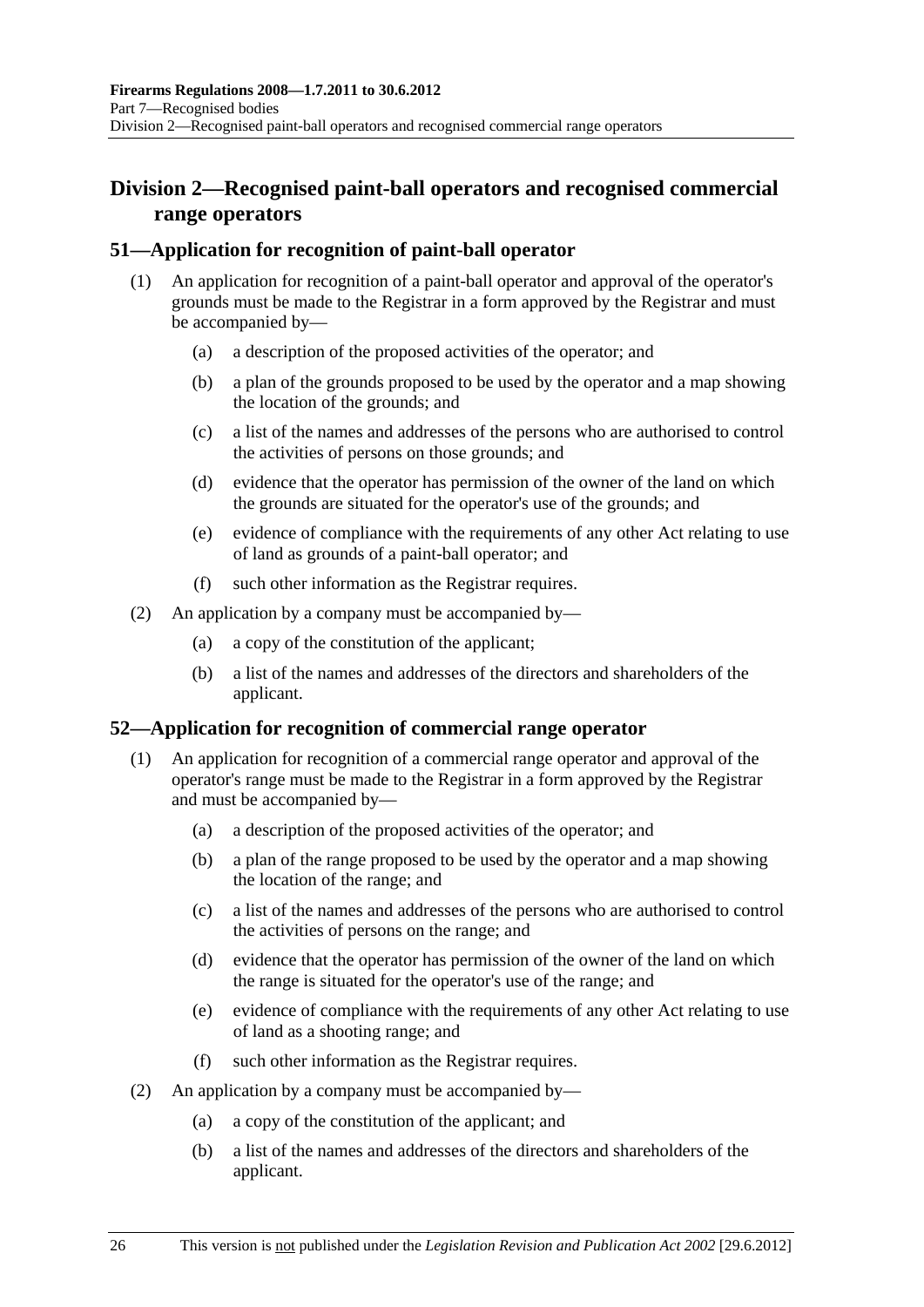### <span id="page-26-0"></span>**53—Certificate of recognition**

- (1) If the Minister has declared a person to be a recognised paint-ball operator or recognised commercial range operator, the Registrar must provide the operator with a certificate setting out—
	- (a) the date of recognition; and
	- (b) the location of the operator's grounds or range; and
	- (c) the proposed activities of the operator.
- (2) The operator must display the certificate, or a copy of the certificate, in a prominent position at the grounds or range used by the operator.

#### **54—Alteration of grounds or range**

A recognised paint-ball operator or a recognised commercial range operator must not alter the grounds or range used by the operator without first obtaining the approval of the Registrar.

#### **55—Operator to inform Registrar of change**

- (1) A recognised paint-ball operator or recognised commercial range operator must, within 28 days after a variation in or addition to the activities of the operator has occurred, provide the Registrar with a description of the variation in or addition to the activities of the operator.
- (2) A recognised paint-ball operator or recognised commercial range operator that is a company must, within 28 days after—
	- (a) a variation to the constitution of the operator comes into force; or
	- (b) a change in the directors or shareholders of the operator has occurred,

provide the Registrar with—

- (c) the text of the variation to the constitution; or
- (d) the names of the persons who have ceased to be directors or shareholders of the operator and the names and addresses of persons who have become directors or shareholders of the operator,

(as the case requires).

- (3) A recognised paint-ball operator or recognised commercial range operator must—
	- (a) from time to time, at the request of the Registrar, provide the Registrar with such information in relation to the affairs and activities of the operator as the Registrar requires; and
	- (b) permit the Registrar, or a person authorised by the Registrar, to inspect the operator's premises and grounds or range at any reasonable time.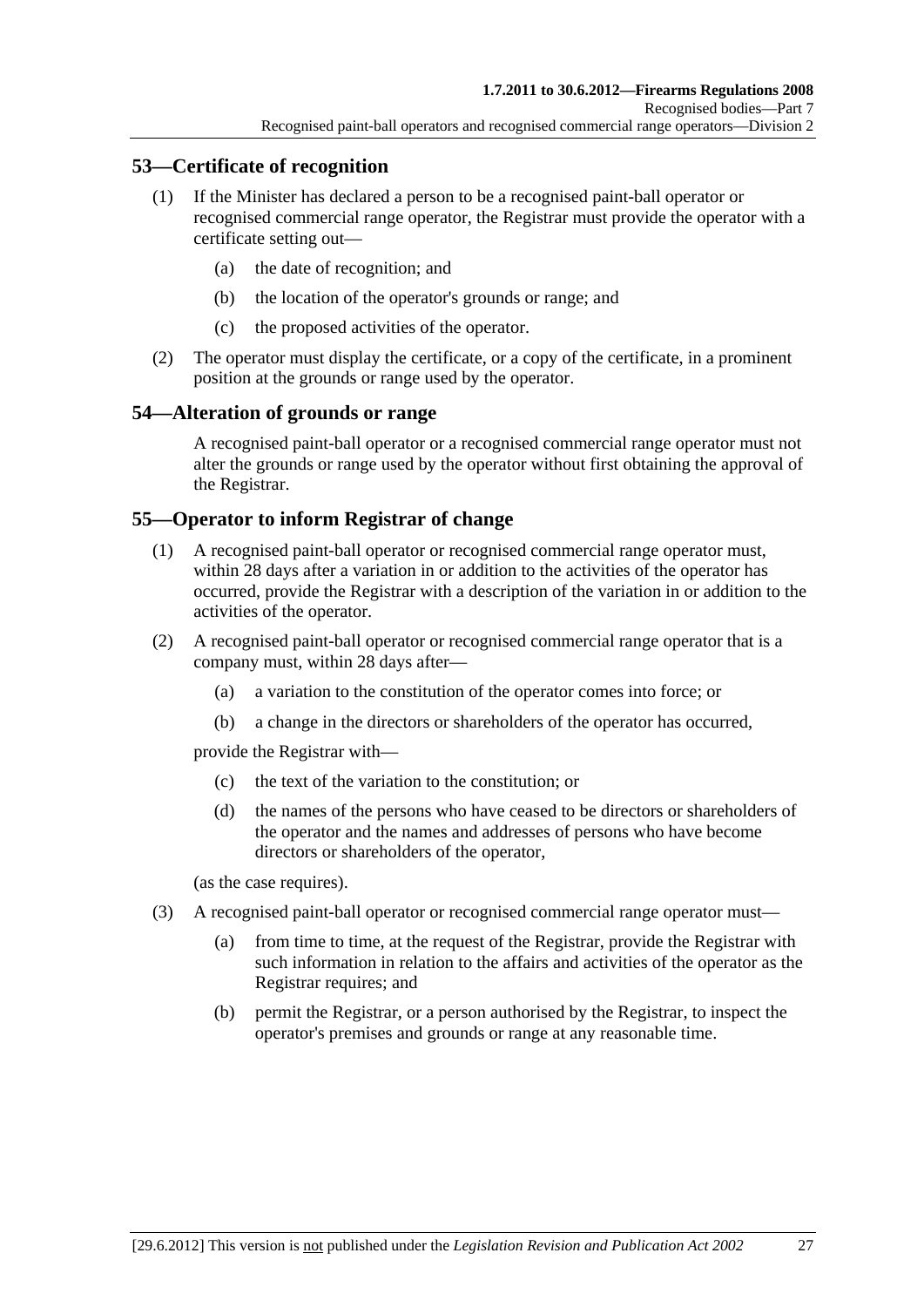## <span id="page-27-0"></span>**Part 8—Miscellaneous**

#### **55A—Disposal of forfeited or surrendered firearms etc**

- (1) For the purposes of section  $35(5)(b)(i)(A)$  of the Act, the following requirements govern the sale or disposal of a firearm, firearm part or ammunition:
	- (a) a sale is to be by public auction or public tender (and the Registrar may, but need not, fix a reserve price for the purpose);
	- (b) the firearm, firearm part or ammunition may be disposed of otherwise than by sale if the Registrar believes on reasonable grounds that the firearm, firearm part or ammunition has no monetary value or that the proceeds of the sale would be unlikely to exceed the costs of the sale or if the firearm, firearm part or ammunition has been offered for sale and was not sold.
- (2) Before paying the proceeds of a sale or disposal of a firearm, firearm part or ammunition to a person under section  $35(5)(b)(i)(B)$  or (e) of the Act, the Registrar may deduct expenses incurred in connection with the sale or disposal and storage and other expenses incurred in relation to the firearm, firearm part or ammunition.
- (3) For the purposes of section  $35(5)(d)$  of the Act, the period for which a firearm, firearm part or ammunition must be made available for collection is 1 month.

#### **55B—Register of firearms prohibition orders**

The register of firearms prohibition orders maintained for the purposes of section 6A of the Act must contain the following information in relation to each order:

- (a) the full name of the person to whom the order applies;
- (b) the date on which the order was issued;
- (c) the details of any exemption from a provision of section 10C of the Act (including any conditions that apply to the exemption) granted by the Registrar under section 10C(15) of the Act.

#### **56—Advertising firearm for sale**

A person (other than a dealer) who advertises a firearm for sale must include in the advertisement the identification number or combination of numbers and letters stamped or engraved on the firearm.

#### **57—Transporting of firearms—exclusion from section 35A of Act**

- (1) A person who carries on the business of carrying goods may carry a firearm and ammunition, or cause a firearm and ammunition to be carried, by the same vehicle, vessel or aircraft if—
	- (a) the owner of the firearm and the owner of the ammunition are being carried by the same vehicle, vessel or aircraft and no ammunition is carried in the chamber, breech or a magazine of the firearm; or
	- (b) the firearm and ammunition are carried in the same vehicle, vessel or aircraft with the approval of the Registrar.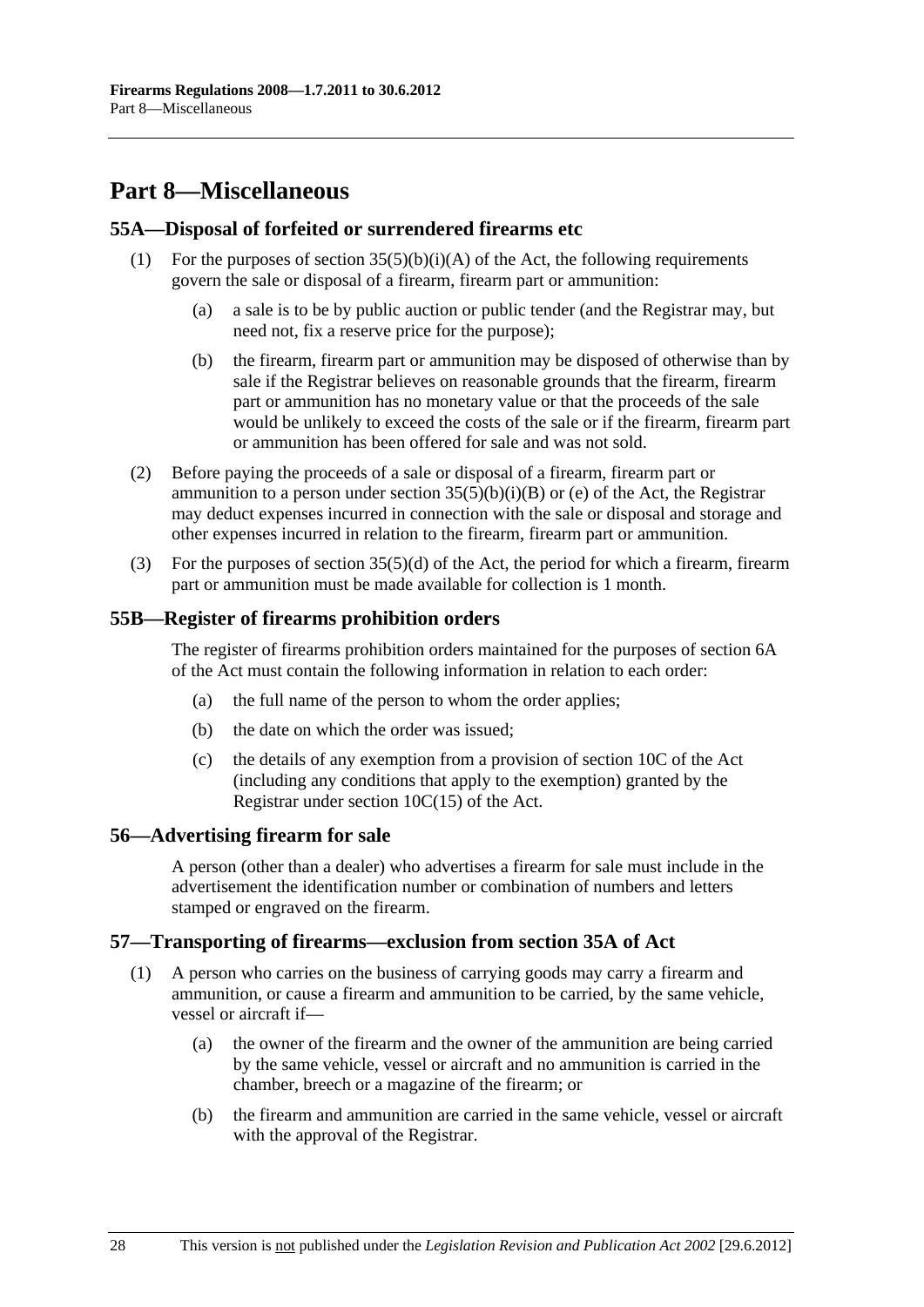<span id="page-28-0"></span> (2) For the purposes of section 35A(2) of the Act, a class C, D or H firearm must not be transported if there is a round of ammunition in the chamber, breech or a magazine of the firearm.

#### **58—Records**

- (1) Records that a person is required to compile and keep under the Act, these regulations or the conditions of a licence must be produced on demand to the Registrar or a police officer.
- (2) All alterations made to records compiled and kept under the Act, these regulations or the conditions of a licence must be made so that the entry that is altered remains clearly legible.

#### **59—Form of applications and licences etc**

- (1) An application to the Registrar under the Act or these regulations must, unless otherwise provided, be in a form approved by the Registrar.
- (2) A licence, permit or registration certificate granted or issued by the Registrar must, unless otherwise provided, be in a form approved by the Registrar.

#### **60—Fees**

- (1) The fees payable under the Act and these regulations are set out in [Schedule 1.](#page-28-0)
- (2) The Registrar may waive or reduce (in a particular case or classes of cases) fees that would otherwise be payable under these regulations.

#### **61—Offence**

A person who contravenes, or fails to comply with, a provision of these regulations is guilty of an offence.

Maximum penalty: \$2 500.

## **Schedule 1—Fees**

| 1 | Application for grant or renewal of firearms licence for prescribed firearms                                        |                                                                | \$57    |
|---|---------------------------------------------------------------------------------------------------------------------|----------------------------------------------------------------|---------|
| 2 | Application for grant or renewal of firearms licence for firearms other than<br>prescribed firearms—                |                                                                |         |
|   | (a)                                                                                                                 | if term of licence does not exceed 1 year                      | \$72    |
|   | (b)                                                                                                                 | if term of licence exceeds 1 year but does not exceed 3 years  | \$187   |
|   | (c)                                                                                                                 | if term of licence exceeds 3 years but does not exceed 5 years | \$297   |
| 3 | Application for grant or renewal of dealer's licence authorising dealing in firearms<br>or firearms and ammunition— |                                                                |         |
|   | (a)                                                                                                                 | if term of licence does not exceed 1 year                      | \$371   |
|   | (b)                                                                                                                 | if term of licence exceeds 1 year but does not exceed 3 years  | \$1 078 |
|   | (c)                                                                                                                 | if term of licence exceeds 3 years but does not exceed 5 years | \$1 790 |
| 4 | Application for grant or renewal of dealer's licence that only authorises dealing in<br>ammunition-                 |                                                                |         |
|   | (a)                                                                                                                 | if term of licence does not exceed 1 year                      | \$109   |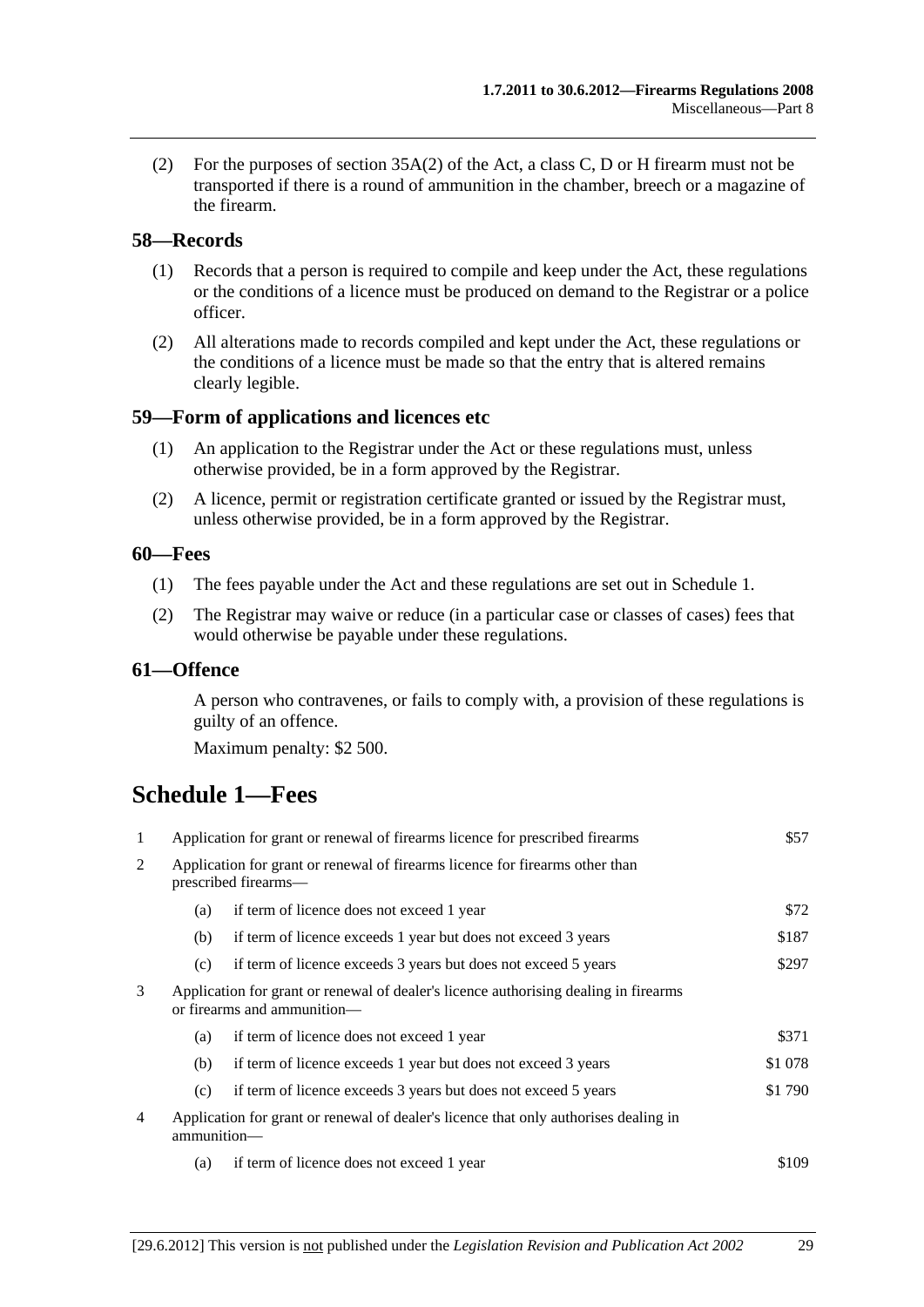|    | (b)                                                                                                                                  | if term of licence exceeds 1 year but does not exceed 3 years                                                                                                             | \$297 |
|----|--------------------------------------------------------------------------------------------------------------------------------------|---------------------------------------------------------------------------------------------------------------------------------------------------------------------------|-------|
|    | (c)                                                                                                                                  | if term of licence exceeds 3 years but does not exceed 5 years                                                                                                            | \$487 |
| 5  |                                                                                                                                      | Application for variation of licence                                                                                                                                      | \$44  |
| 6  | \$27<br>Application for registration of firearm in name of owner of firearm or for issue of<br>duplicate certificate of registration |                                                                                                                                                                           |       |
| 7  | Application for licence to replace licence lost, stolen or destroyed                                                                 |                                                                                                                                                                           | \$44  |
| 8  | Application for permit to acquire ammunition                                                                                         |                                                                                                                                                                           | \$27  |
| 9  | Fee to witness the transfer of a firearm under Part 3 Division 2A of Act                                                             |                                                                                                                                                                           | \$19  |
|    | payable.                                                                                                                             | However, if a firearm is registered in the name of the owner immediately after the<br>transfer of the firearm is witnessed by a police officer, the witnessing fee is not |       |
| 10 |                                                                                                                                      | Administrative fee on late renewal of a licence                                                                                                                           | \$29  |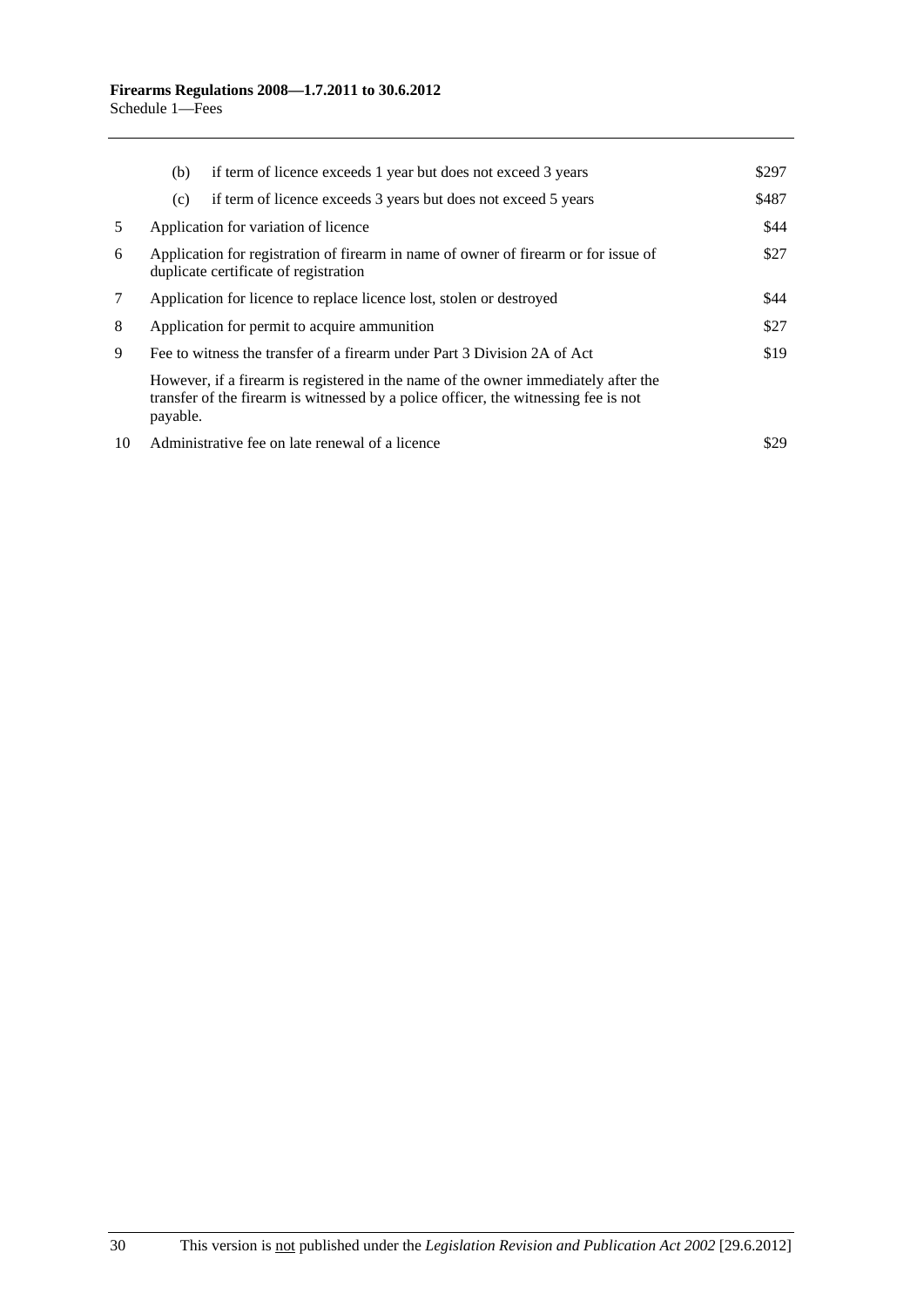## <span id="page-30-0"></span>**Legislative history**

#### **Notes**

- Variations of this version that are uncommenced are not incorporated into the text.
- Please note—References in the legislation to other legislation or instruments or to titles of bodies or offices are not automatically updated as part of the program for the revision and publication of legislation and therefore may be obsolete.
- Earlier versions of these regulations (historical versions) are listed at the end of the legislative history.
- For further information relating to the Act and subordinate legislation made under the Act see the Index of South Australian Statutes or www.legislation.sa.gov.au.

### **Legislation revoked by principal regulations**

The *Firearms Regulations 2008* revoked the following:

*Firearms Regulations 1993 Firearms (Compensation) Regulations 1996 Firearms (Exemption for Certain Exhibitors) Regulations 2003*

#### **Principal regulations and variations**

New entries appear in bold.

| Year No  |      | Reference                | Commencement                                                         |
|----------|------|--------------------------|----------------------------------------------------------------------|
| 2008 239 |      | Gazette 28.8.2008 p4161  | $1.9.2008$ : r 2                                                     |
| 2008     | 288  | Gazette 27.11.2008 p5281 | $27.11.2008$ : r 2                                                   |
| 2009     | 108  | Gazette 4.6.2009 p2538   | $1.7.2009$ : r 2                                                     |
| 2009 245 |      | Gazette 1.10.2009 p4771  | 1.10.2009: r 2—disallowed on 2.12.2009<br>(Gazette 10.12.2009 p6025) |
| 2009     | 307  | Gazette 17.12.2009 p6378 | $17.12.2009$ : r 2                                                   |
| 2010     | - 67 | Gazette 10.6.2010 p2728  | $1.7.2010$ : r 2                                                     |
| 2011     | 63   | Gazette 9.6.2011 p2075   | $1.7.2011:$ r 2                                                      |
| 2012     | 96   | Gazette 31.5.2012 p2400  | $1.7.2012$ : r 2                                                     |

### **Provisions varied**

New entries appear in bold.

Entries that relate to provisions that have been deleted appear in italics.

| Provision       | How varied                                                            | Commencement |
|-----------------|-----------------------------------------------------------------------|--------------|
| Pt <sub>1</sub> |                                                                       |              |
| r <sub>2</sub>  | omitted under Legislation Revision and<br><b>Publication Act 2002</b> | 27.11.2008   |
| r 3             |                                                                       |              |
| r3(1)           |                                                                       |              |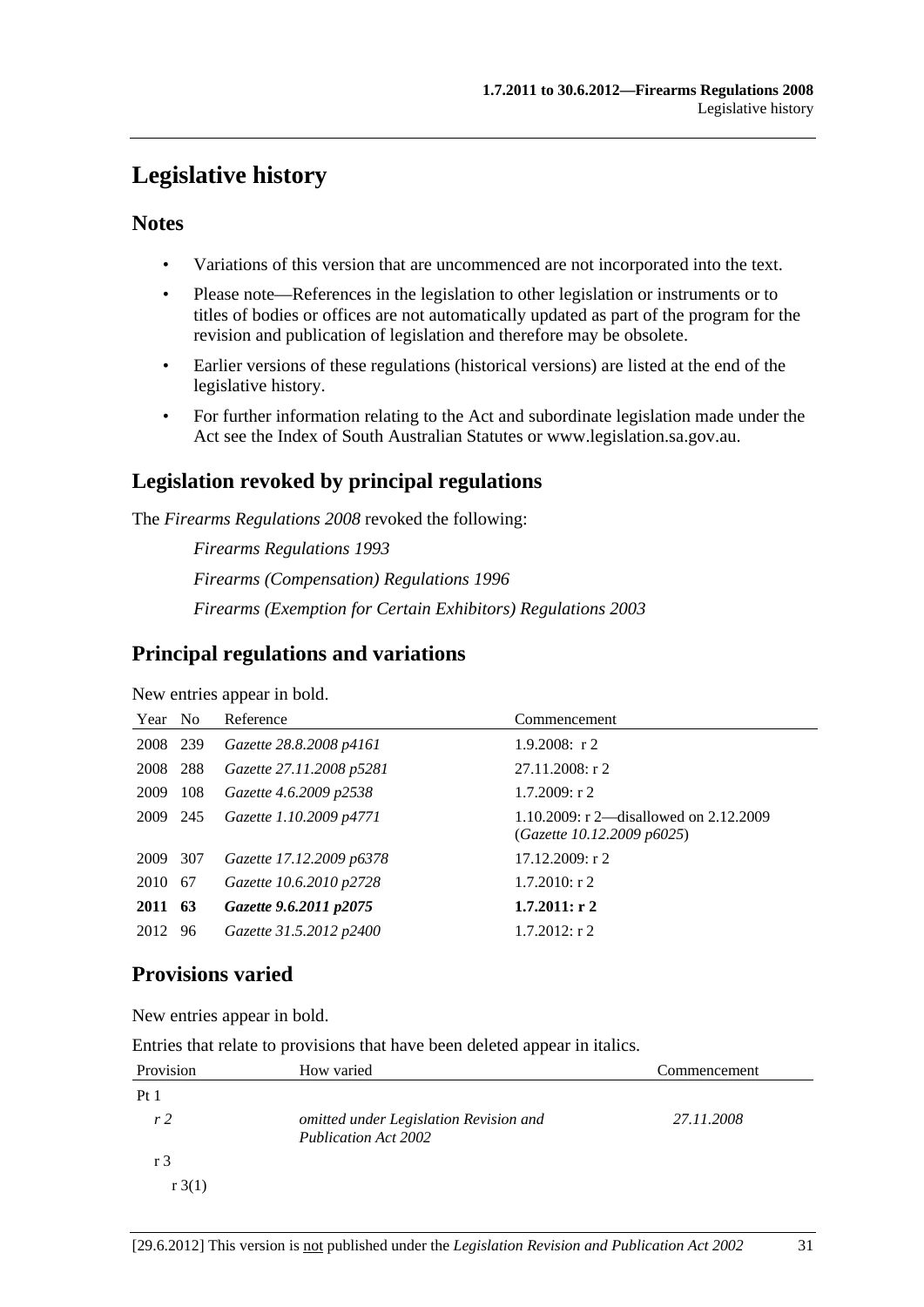#### **Firearms Regulations 2008—1.7.2011 to 30.6.2012**  Legislative history

| firearm               | regulated imitation inserted by 307/2009 r 4 | 17.12.2009                        |
|-----------------------|----------------------------------------------|-----------------------------------|
| r <sub>4</sub>        |                                              |                                   |
| r(4(1))               | varied by 245/2009 r 4                       | 1.10.2009-disallowed<br>2.12.2009 |
|                       | varied by 307/2009 r 5                       | 17.12.2009                        |
| r <sub>5</sub>        | substituted by 245/2009 r 5                  | 1.10.2009-disallowed<br>2.12.2009 |
|                       | substituted by 307/2009 r 6                  | 17.12.2009                        |
| r 5AA                 | inserted by 245/2009 r 5                     | 1.10.2009-disallowed<br>2.12.2009 |
|                       | inserted by 307/2009 r 6                     | 17.12.2009                        |
| rr 5A and 5B          | inserted by 288/2008 r 4                     | 27.11.2008                        |
| Pt 2                  |                                              |                                   |
| r <sub>7</sub>        |                                              |                                   |
| r7(1)                 | substituted by $288/2008$ r $5(1)$           | 27.11.2008                        |
| r7(6)                 | substituted by $288/2008$ r $5(2)$           | 27.11.2008                        |
| $r7(7)$ —(9)          | deleted by 288/2008 r 5(2)                   | 27.11.2008                        |
| r8                    |                                              |                                   |
| r $8(1)$ — $(4)$      | substituted by $288/2008$ r $6(1)$           | 27.11.2008                        |
| r 8(5)                | varied by 288/2008 r 6(2)                    | 27.11.2008                        |
| r 8(6)                | varied by 288/2008 r 6(3), (4)               | 27.11.2008                        |
| Pt <sub>3</sub>       |                                              |                                   |
| r 11                  |                                              |                                   |
| r11(2)                | varied by 245/2009 r 6(1)                    | 1.10.2009-disallowed<br>2.12.2009 |
|                       | varied by 307/2009 r 7(1)                    | 17.12.2009                        |
| r 11(4a)              | inserted by 245/2009 r 6(2)                  | 1.10.2009-disallowed<br>2.12.2009 |
|                       | inserted by 307/2009 r 7(2)                  | 17.12.2009                        |
| r 21                  |                                              |                                   |
| $r 21(1a)$ and $(1b)$ | inserted by 245/2009 r 7                     | 1.10.2009-disallowed<br>2.12.2009 |
|                       | inserted by 307/2009 r 8                     | 17.12.2009                        |
| r27                   | varied by 245/2009 r 8                       | 1.10.2009-disallowed<br>2.12.2009 |
|                       | varied by 307/2009 r 9                       | 17.12.2009                        |
| Pt 8                  |                                              |                                   |
| rr 55A and 55B<br>r60 | inserted by 288/2008 r 7                     | 27.11.2008                        |
| r 60(1)               | r 60 redesignated as r 60(1) 288/2008 r 8    | 27.11.2008                        |
| r 60(2)               | inserted by 288/2008 r 8                     | 27.11.2008                        |
| Sch 1                 | substituted by 108/2009 r 4                  | 1.7.2009                          |
|                       | substituted by 67/2010 r 4                   | 1.7.2010                          |
|                       | substituted by 63/2011 r 4                   | 1.7.2011                          |